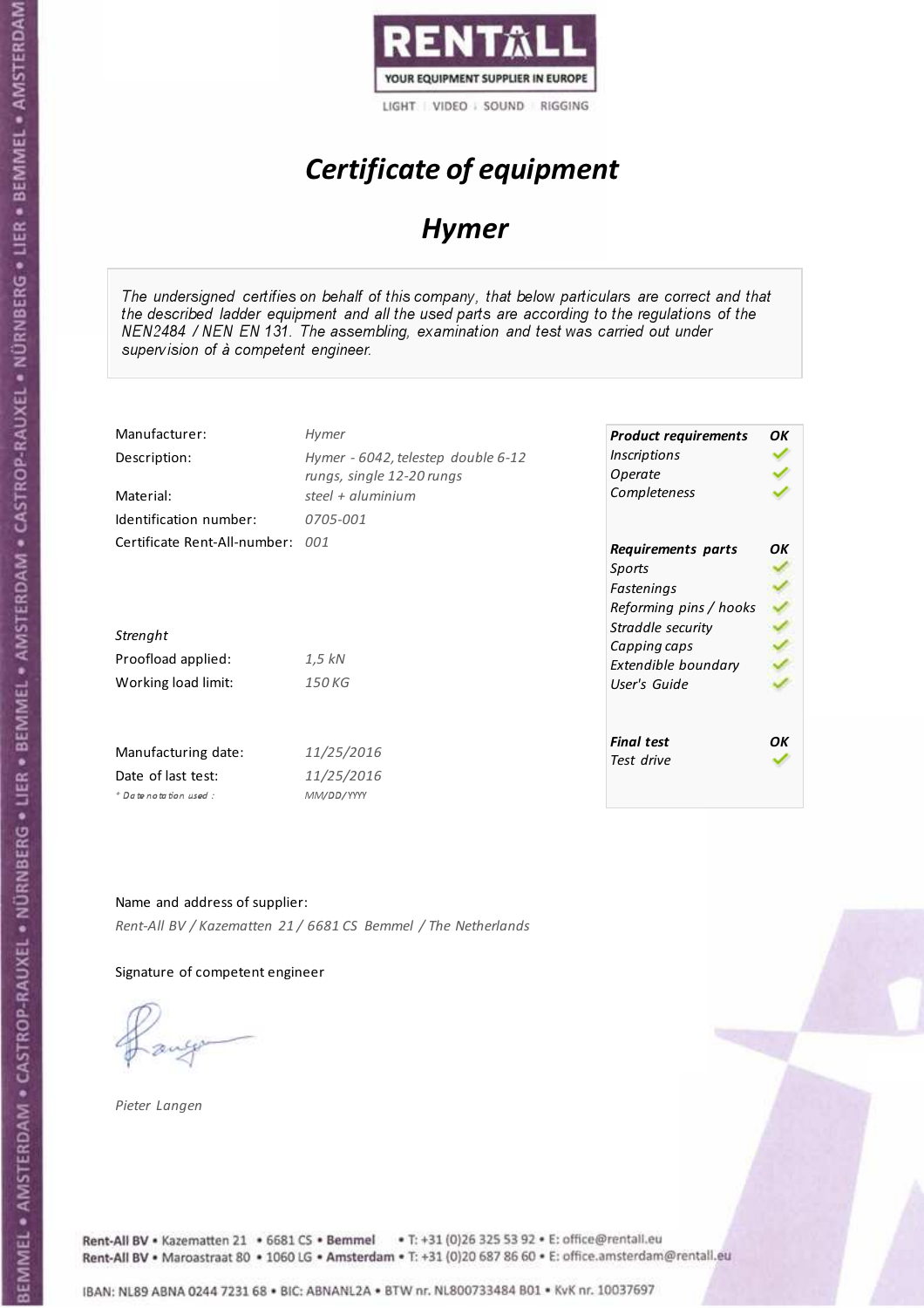

## Certificate of equipment

### Hymer

The undersigned certifies on behalf of this company, that below particulars are correct and that the described ladder equipment and all the used parts are according to the regulations of the NEN2484 / NEN EN 131. The assembling, examination and test was carried out under supervision of à competent engineer.

| Manufacturer:                    | <b>Hymer</b>                       | <b>Product requirements</b> | OK |
|----------------------------------|------------------------------------|-----------------------------|----|
| Description:                     | Hymer - 6042, telestep double 6-12 | <i><b>Inscriptions</b></i>  |    |
|                                  | rungs, single 12-20 rungs          | Operate                     |    |
| Material:                        | steel + aluminium                  | Completeness                |    |
| Identification number:           | 0705-002                           |                             |    |
| Certificate Rent-All-number: 002 |                                    | Requirements parts          | OK |
|                                  |                                    | Sports                      |    |
|                                  |                                    | Fastenings                  |    |
|                                  |                                    | Reforming pins / hooks      |    |
| Strenght                         |                                    | Straddle security           |    |
|                                  |                                    | Capping caps                |    |
| Proofload applied:               | 1,5 kN                             | Extendible boundary         |    |
| Working load limit:              | 150 KG                             | User's Guide                |    |
|                                  |                                    |                             |    |
| Manufacturing date:              | 11/25/2016                         | <b>Final test</b>           | OK |
|                                  |                                    | Test drive                  |    |
| Date of last test:               | 4/16/2018                          |                             |    |
| $+$ Date notation used:          | MM/DD/YYYY                         |                             |    |

Name and address of supplier:

Rent-All BV / Kazematten 21 / 6681 CS Bemmel / The Netherlands

### Signature of competent engineer

Pieter Langen

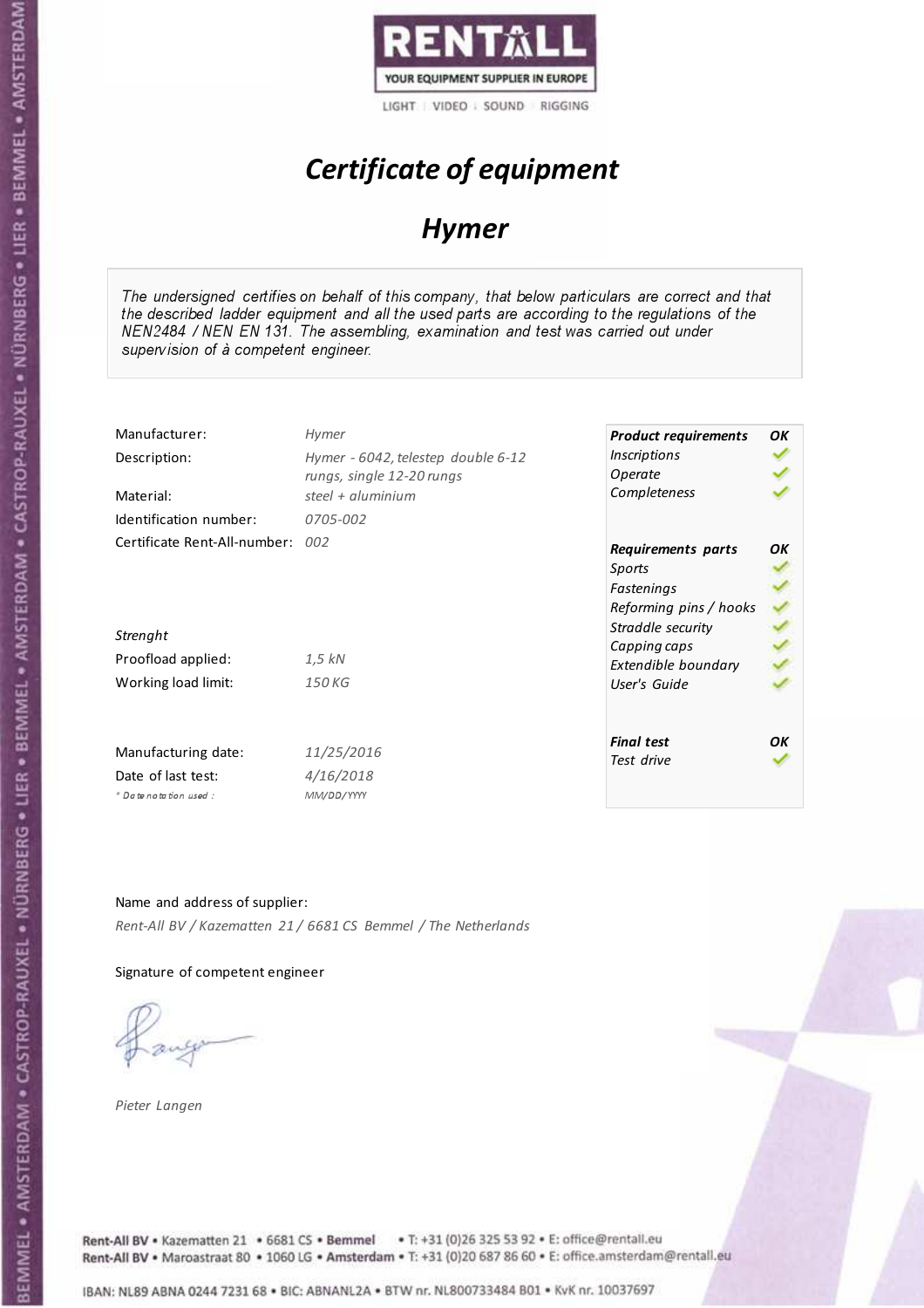

# Certificate of equipment

## Hymer

The undersigned certifies on behalf of this company, that below particulars are correct and that the described ladder equipment and all the used parts are according to the regulations of the NEN2484 / NEN EN 131. The assembling, examination and test was carried out under supervision of à competent engineer.

| Manufacturer:<br>Description:                                        | Hymer<br>Hymer - 6042, telestep double 6-12                | <b>Product requirements</b><br><i><b>Inscriptions</b></i>                | OK |
|----------------------------------------------------------------------|------------------------------------------------------------|--------------------------------------------------------------------------|----|
| Material:<br>Identification number:                                  | rungs, single 12-20 rungs<br>steel + aluminium<br>0705-003 | Operate<br>Completeness                                                  |    |
| Certificate Rent-All-number: 003                                     |                                                            | Requirements parts<br>Sports<br>Fastenings<br>Reforming pins / hooks     | OΚ |
| Strenght<br>Proofload applied:<br>Working load limit:                | 1,5 kN<br>150 KG                                           | Straddle security<br>Capping caps<br>Extendible boundary<br>User's Guide |    |
| Manufacturing date:<br>Date of last test:<br>$*$ Date notation used: | 11/25/2016<br>4/23/2018<br>MM/DD/YYYY                      | <b>Final test</b><br>Test drive                                          | OK |

Name and address of supplier: Rent-All BV / Kazematten 21 / 6681 CS Bemmel / The Netherlands

Signature of competent engineer

Pieter Langen



Rent-All BV . Kazematten 21 . 6681 CS . Bemmel . T: +31 (0)26 325 53 92 . E: office@rentall.eu Rent-All BV · Maroastraat 80 · 1060 LG · Amsterdam · T: +31 (0)20 687 86 60 · E: office.amsterdam@rentall.eu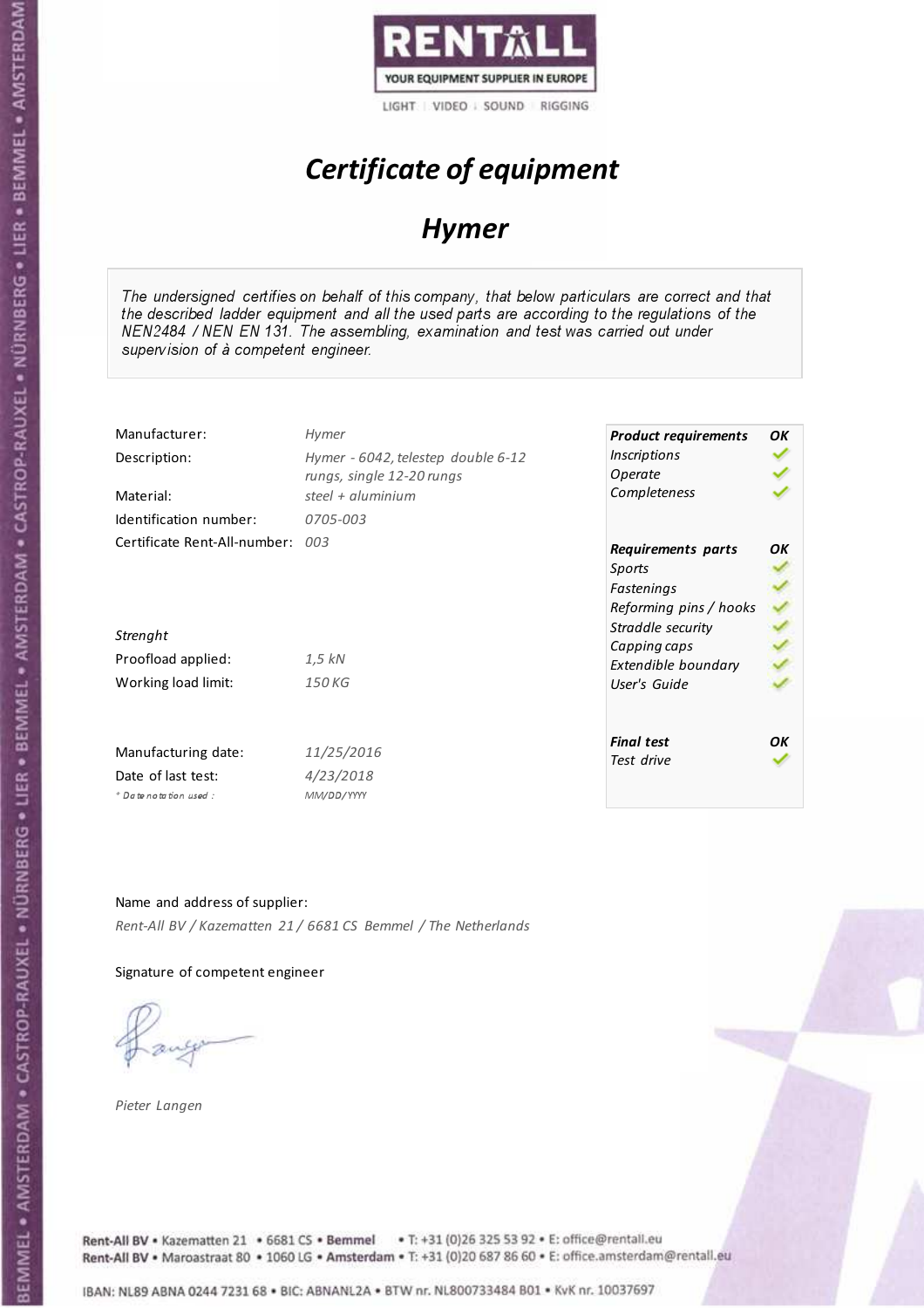

# Certificate of equipment

## Hymer

The undersigned certifies on behalf of this company, that below particulars are correct and that the described ladder equipment and all the used parts are according to the regulations of the NEN2484 / NEN EN 131. The assembling, examination and test was carried out under supervision of à competent engineer.

| Manufacturer:                    | Hymer                              | <b>Product requirements</b> | OK |
|----------------------------------|------------------------------------|-----------------------------|----|
| Description:                     | Hymer - 6042, telestep double 6-12 | <i><b>Inscriptions</b></i>  |    |
|                                  | rungs, single 12-20 rungs          | Operate                     |    |
| Material:                        | steel $+$ aluminium                | Completeness                |    |
| Identification number:           | 0705-004                           |                             |    |
| Certificate Rent-All-number: 004 |                                    | Requirements parts          | OK |
|                                  |                                    | Sports                      |    |
|                                  |                                    | Fastenings                  |    |
|                                  |                                    | Reforming pins / hooks      |    |
| Strenght                         |                                    | Straddle security           |    |
|                                  |                                    | Capping caps                |    |
| Proofload applied:               | 1,5 kN                             | Extendible boundary         |    |
| Working load limit:              | 150 KG                             | User's Guide                |    |
|                                  |                                    |                             |    |
| Manufacturing date:              | 11/25/2016                         | <b>Final test</b>           | OK |
|                                  |                                    | Test drive                  |    |
| Date of last test:               | 11/25/2016                         |                             |    |
| $*$ Date notation used:          | MM/DD/YYYY                         |                             |    |

### Name and address of supplier:

Rent-All BV / Kazematten 21 / 6681 CS Bemmel / The Netherlands

### Signature of competent engineer

Pieter Langen

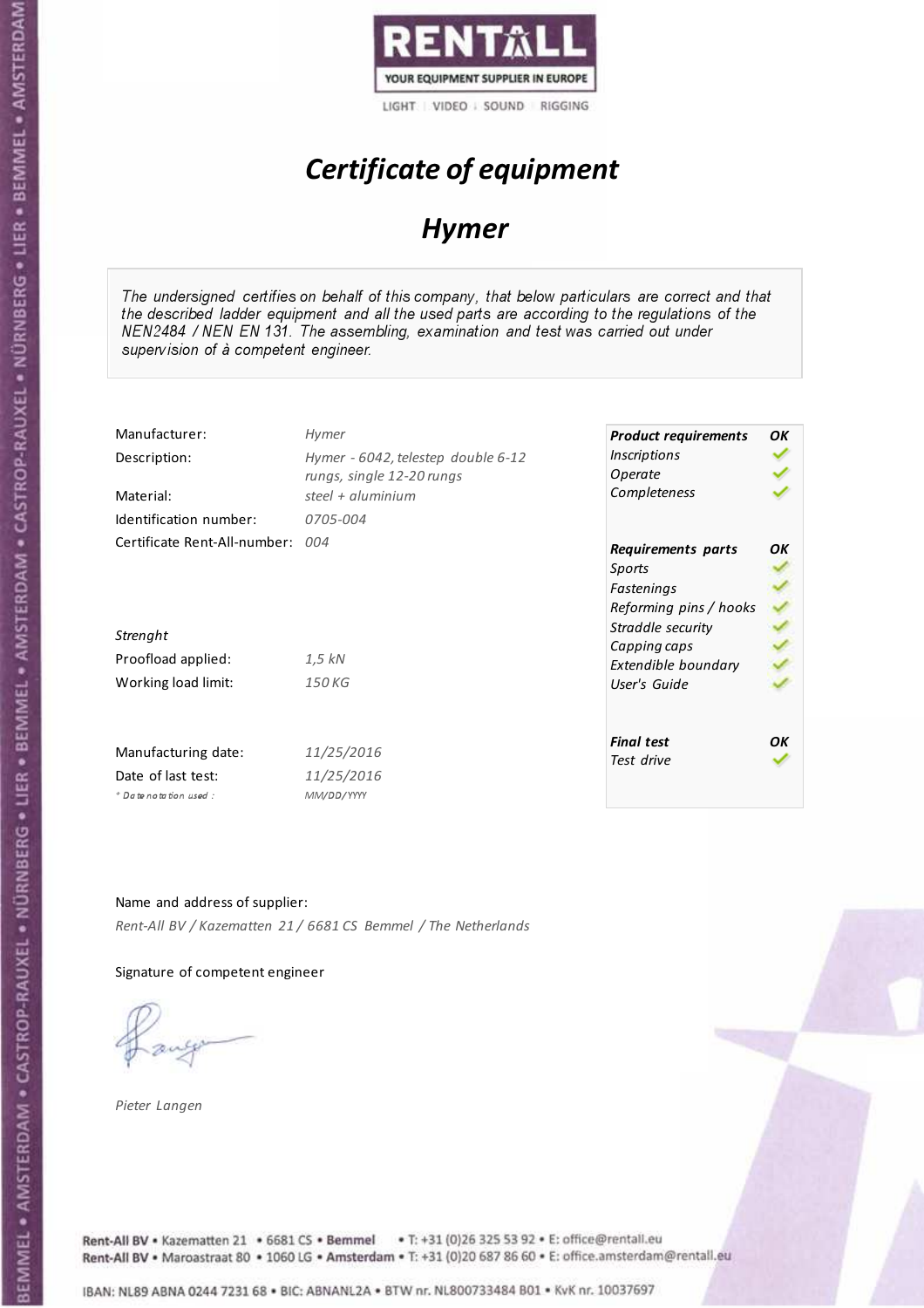

# Certificate of equipment

## Hymer

The undersigned certifies on behalf of this company, that below particulars are correct and that the described ladder equipment and all the used parts are according to the regulations of the NEN2484 / NEN EN 131. The assembling, examination and test was carried out under supervision of à competent engineer.

| Manufacturer:                    | Hymer                              | <b>Product requirements</b> | OK |
|----------------------------------|------------------------------------|-----------------------------|----|
| Description:                     | Hymer - 6042, telestep double 6-12 | <i><b>Inscriptions</b></i>  |    |
|                                  | rungs, single 12-20 rungs          | Operate                     |    |
| Material:                        | steel $+$ aluminium                | Completeness                |    |
| Identification number:           | 0705-005                           |                             |    |
| Certificate Rent-All-number: 005 |                                    | Requirements parts          | OK |
|                                  |                                    | Sports                      |    |
|                                  |                                    | Fastenings                  |    |
|                                  |                                    | Reforming pins / hooks      |    |
| Strenght                         |                                    | Straddle security           |    |
|                                  |                                    | Capping caps                |    |
| Proofload applied:               | 1,5 kN                             | Extendible boundary         |    |
| Working load limit:              | 150 KG                             | User's Guide                |    |
|                                  |                                    |                             |    |
|                                  |                                    | <b>Final test</b>           | OK |
| Manufacturing date:              | 11/25/2016                         | Test drive                  |    |
| Date of last test:               | 11/25/2016                         |                             |    |
| $*$ Date notation used:          | MM/DD/YYYY                         |                             |    |

### Name and address of supplier:

Rent-All BV / Kazematten 21 / 6681 CS Bemmel / The Netherlands

### Signature of competent engineer

Pieter Langen

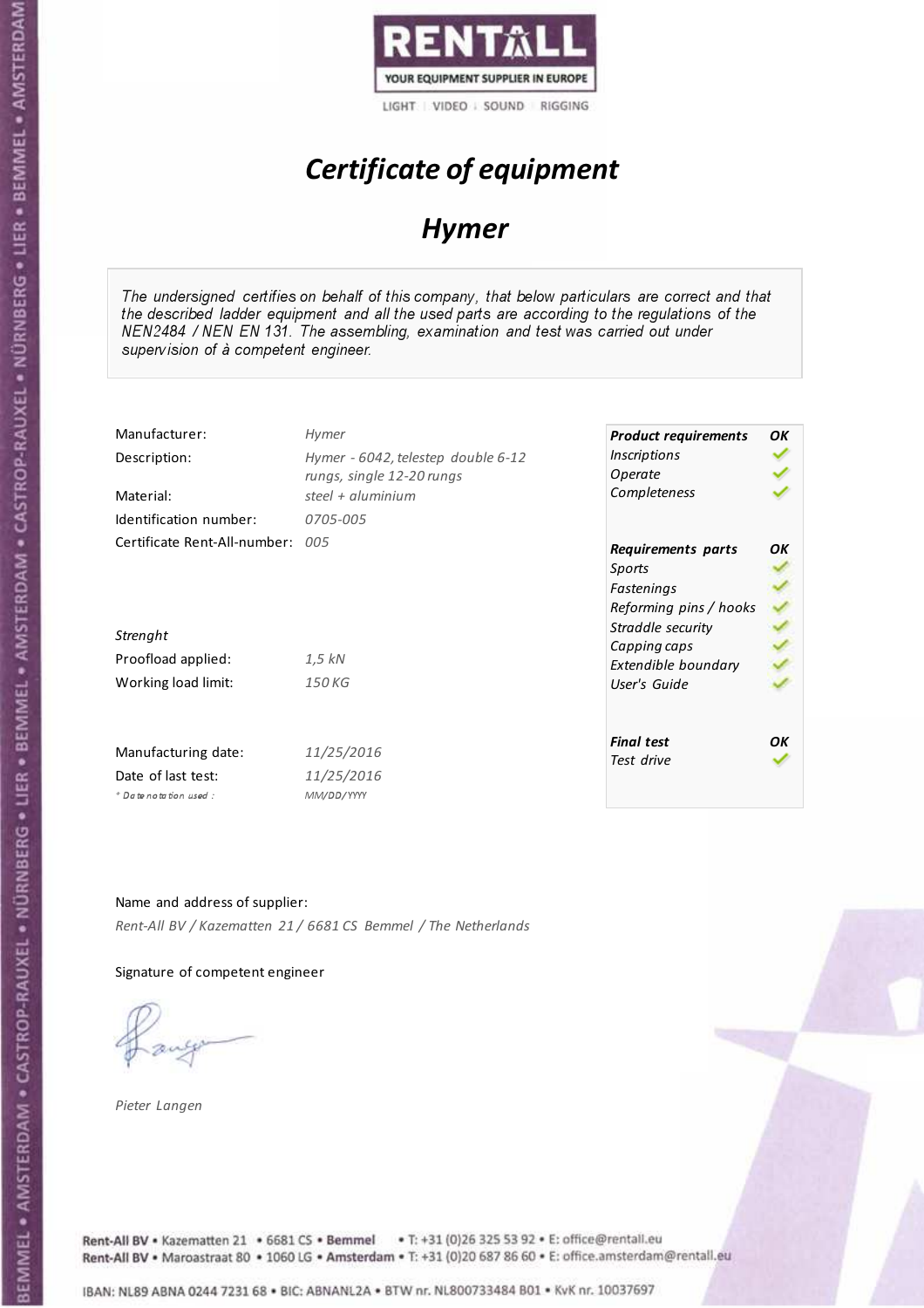

## Certificate of equipment

## Hymer

The undersigned certifies on behalf of this company, that below particulars are correct and that the described ladder equipment and all the used parts are according to the regulations of the NEN2484 / NEN EN 131. The assembling, examination and test was carried out under supervision of à competent engineer.

| Manufacturer:                    | Hymer                              | <b>Product requirements</b> | OK |
|----------------------------------|------------------------------------|-----------------------------|----|
| Description:                     | Hymer - 6042, telestep double 6-12 | <i><b>Inscriptions</b></i>  |    |
|                                  | rungs, single 12-20 rungs          | Operate                     |    |
| Material:                        | steel + aluminium                  | Completeness                |    |
| Identification number:           | 0705-007                           |                             |    |
| Certificate Rent-All-number: 007 |                                    | Requirements parts          | OK |
|                                  |                                    | Sports                      |    |
|                                  |                                    | Fastenings                  |    |
|                                  |                                    | Reforming pins / hooks      |    |
| Strenght                         |                                    | Straddle security           |    |
|                                  |                                    | Capping caps                |    |
| Proofload applied:               | 1,5 kN                             | Extendible boundary         |    |
| Working load limit:              | 150 KG                             | User's Guide                |    |
|                                  |                                    |                             |    |
| Manufacturing date:              | 11/25/2016                         | <b>Final test</b>           | OK |
|                                  |                                    | Test drive                  |    |
| Date of last test:               | 11/25/2016                         |                             |    |
| $+$ Date notation used:          | MM/DD/YYYY                         |                             |    |

### Name and address of supplier:

Rent-All BV / Kazematten 21 / 6681 CS Bemmel / The Netherlands

### Signature of competent engineer

Pieter Langen

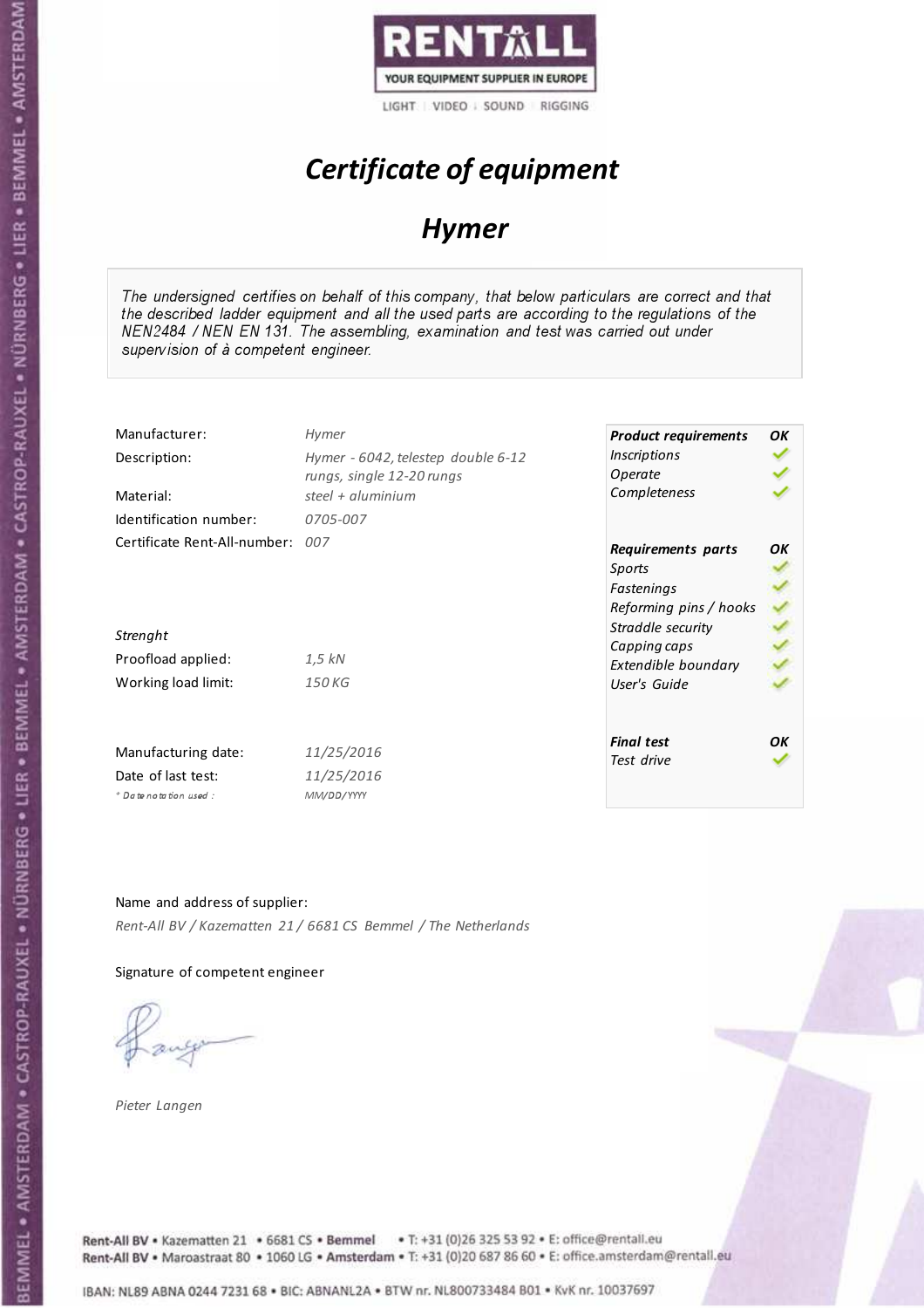

# Certificate of equipment

## Hymer

The undersigned certifies on behalf of this company, that below particulars are correct and that the described ladder equipment and all the used parts are according to the regulations of the NEN2484 / NEN EN 131. The assembling, examination and test was carried out under supervision of à competent engineer.

| Manufacturer:                    | Hymer                              | <b>Product requirements</b> | OK |
|----------------------------------|------------------------------------|-----------------------------|----|
| Description:                     | Hymer - 6042, telestep double 6-12 | <i><b>Inscriptions</b></i>  |    |
|                                  | rungs, single 12-20 rungs          | Operate                     |    |
| Material:                        | steel $+$ aluminium                | Completeness                |    |
| Identification number:           | 0705-008                           |                             |    |
| Certificate Rent-All-number: 008 |                                    | Requirements parts          | OK |
|                                  |                                    | Sports                      |    |
|                                  |                                    | Fastenings                  |    |
|                                  |                                    | Reforming pins / hooks      |    |
| Strenght                         |                                    | Straddle security           |    |
|                                  |                                    | Capping caps                |    |
| Proofload applied:               | 1,5 kN                             | Extendible boundary         |    |
| Working load limit:              | 150 KG                             | User's Guide                |    |
|                                  |                                    |                             |    |
|                                  |                                    | <b>Final test</b>           | OK |
| Manufacturing date:              | 11/25/2016                         | Test drive                  |    |
| Date of last test:               | 11/29/2018                         |                             |    |
| $*$ Date notation used:          | MM/DD/YYYY                         |                             |    |

### Name and address of supplier:

Rent-All BV / Kazematten 21 / 6681 CS Bemmel / The Netherlands

### Signature of competent engineer

Pieter Langen

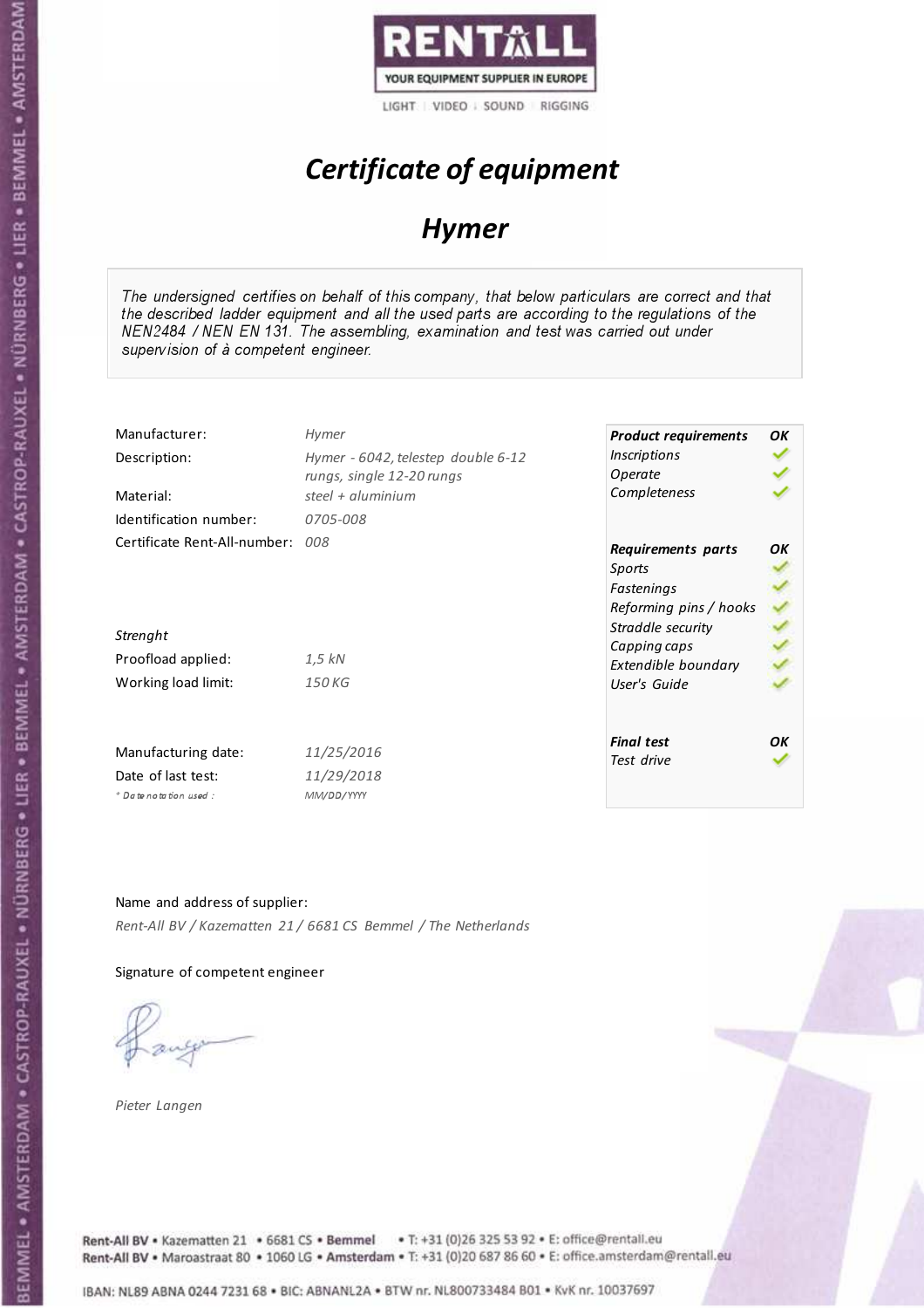

## Certificate of equipment

### Hymer

The undersigned certifies on behalf of this company, that below particulars are correct and that the described ladder equipment and all the used parts are according to the regulations of the NEN2484 / NEN EN 131. The assembling, examination and test was carried out under supervision of à competent engineer.

| Manufacturer:<br>Description:<br>Material:                         | Hymer<br>Hymer - 6042, telestep double 6-12<br>rungs, single 12-20 rungs<br>steel + aluminium | <b>Product requirements</b><br><i><b>Inscriptions</b></i><br>Operate<br>Completeness                      | OK |
|--------------------------------------------------------------------|-----------------------------------------------------------------------------------------------|-----------------------------------------------------------------------------------------------------------|----|
| Identification number:                                             | 0705-009                                                                                      |                                                                                                           |    |
| Certificate Rent-All-number: 009<br>Strenght<br>Proofload applied: | $1.5$ kN                                                                                      | Requirements parts<br>Sports<br>Fastenings<br>Reforming pins / hooks<br>Straddle security<br>Capping caps | OΚ |
|                                                                    |                                                                                               | Extendible boundary                                                                                       |    |
| Working load limit:<br>Manufacturing date:                         | 150 KG<br>11/25/2016                                                                          | User's Guide<br><b>Final test</b>                                                                         | OK |
|                                                                    |                                                                                               | Test drive                                                                                                |    |
| Date of last test:                                                 | 11/29/2018                                                                                    |                                                                                                           |    |
| $*$ Date notation used:                                            | MM/DD/YYYY                                                                                    |                                                                                                           |    |

Name and address of supplier:

Rent-All BV / Kazematten 21 / 6681 CS Bemmel / The Netherlands

#### Signature of competent engineer

Pieter Langen

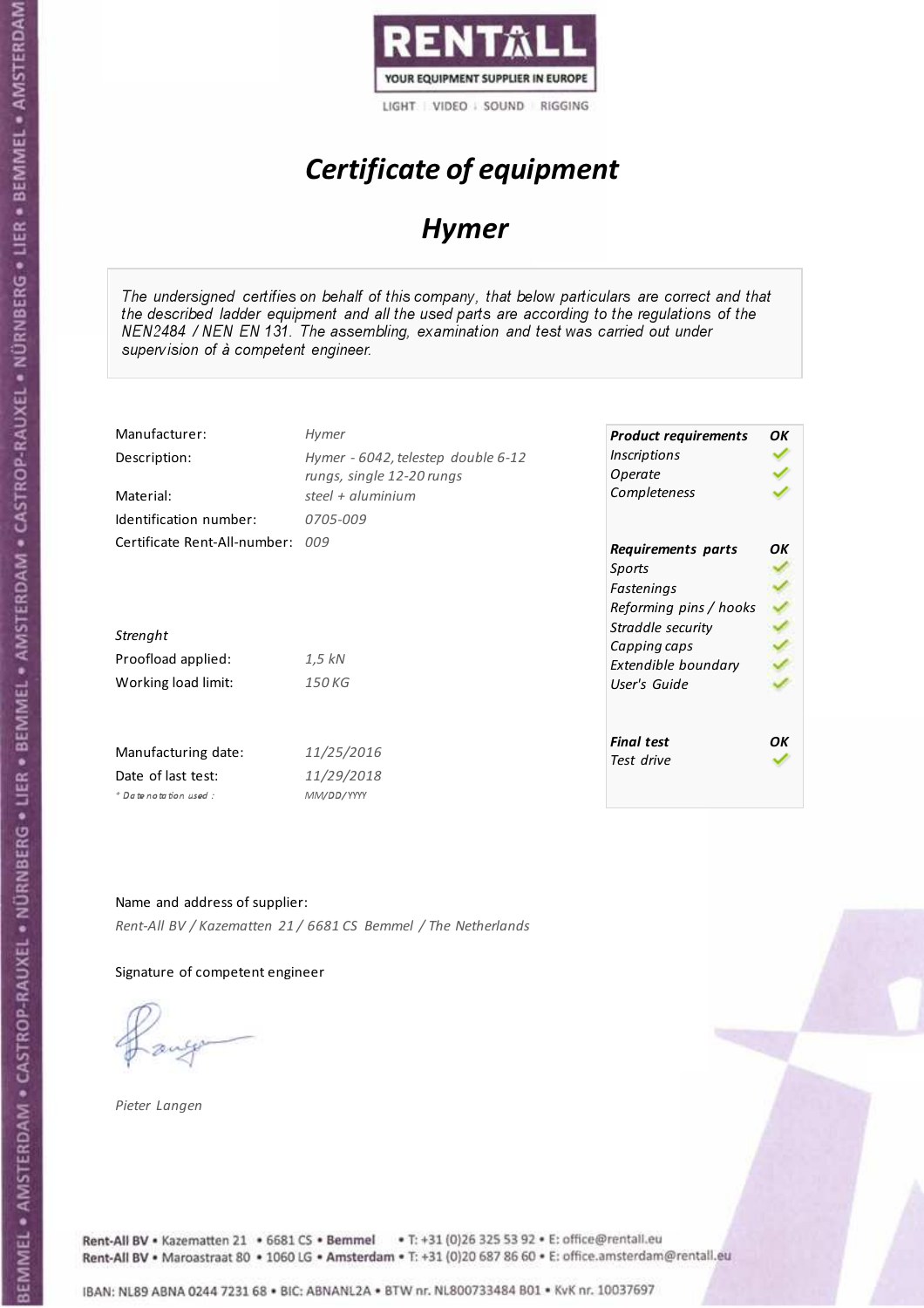

# Certificate of equipment

## Hymer

The undersigned certifies on behalf of this company, that below particulars are correct and that the described ladder equipment and all the used parts are according to the regulations of the NEN2484 / NEN EN 131. The assembling, examination and test was carried out under supervision of à competent engineer.

| Manufacturer:                    | <b>Hymer</b>                       | <b>Product requirements</b> | OK |
|----------------------------------|------------------------------------|-----------------------------|----|
| Description:                     | Hymer - 6042, telestep double 6-12 | <i><b>Inscriptions</b></i>  |    |
|                                  | rungs, single 12-20 rungs          | Operate                     |    |
| Material:                        | steel $+$ aluminium                | Completeness                |    |
| Identification number:           | 0705-010                           |                             |    |
| Certificate Rent-All-number: 010 |                                    | Requirements parts          | OK |
|                                  |                                    | Sports                      |    |
|                                  |                                    | Fastenings                  |    |
|                                  |                                    | Reforming pins / hooks      |    |
| Strenght                         |                                    | Straddle security           |    |
|                                  |                                    | Capping caps                |    |
| Proofload applied:               | 1,5 kN                             | Extendible boundary         |    |
| Working load limit:              | 150 KG                             | User's Guide                |    |
|                                  |                                    |                             |    |
|                                  |                                    | <b>Final test</b>           | OK |
| Manufacturing date:              | 11/25/2016                         | Test drive                  |    |
| Date of last test:               | 11/17/2017                         |                             |    |
| $*$ Date notation used:          | MM/DD/YYYY                         |                             |    |

#### Name and address of supplier:

Rent-All BV / Kazematten 21 / 6681 CS Bemmel / The Netherlands

### Signature of competent engineer

Pieter Langen



Rent-All BV . Kazematten 21 . 6681 CS . Bemmel . T: +31 (0)26 325 53 92 . E: office@rentall.eu Rent-All BV · Maroastraat 80 · 1060 LG · Amsterdam · T: +31 (0)20 687 86 60 · E: office.amsterdam@rentall.eu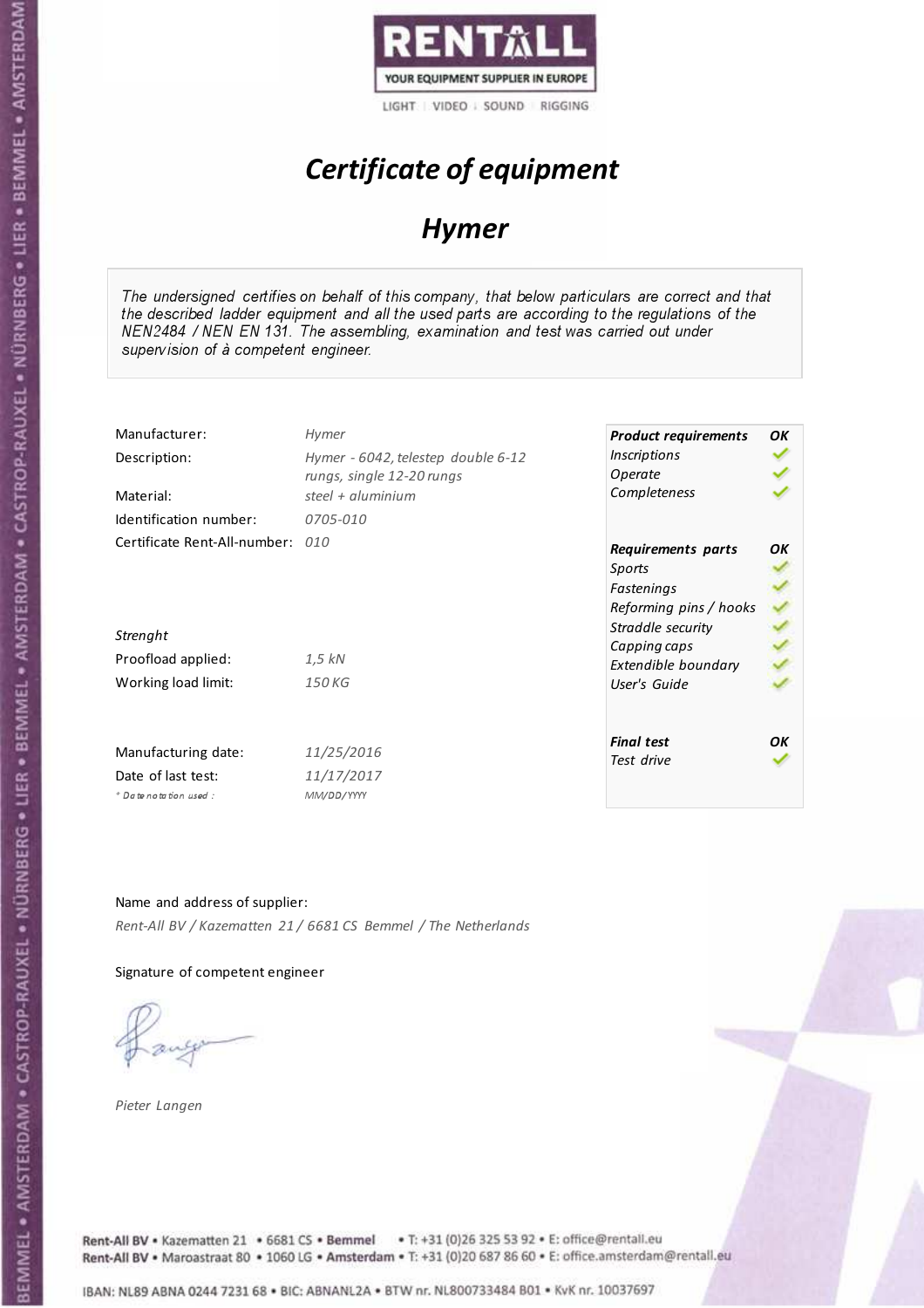

## Certificate of equipment

## Hymer

The undersigned certifies on behalf of this company, that below particulars are correct and that the described ladder equipment and all the used parts are according to the regulations of the NEN2484 / NEN EN 131. The assembling, examination and test was carried out under supervision of à competent engineer.

| Manufacturer:<br>Description:                                        | Hymer<br>Hymer - 6042, telestep double 6-12<br>rungs, single 12-20 rungs | <b>Product requirements</b><br><i><b>Inscriptions</b></i><br>Operate | OK |
|----------------------------------------------------------------------|--------------------------------------------------------------------------|----------------------------------------------------------------------|----|
| Material:                                                            | steel + $aluminim$                                                       | Completeness                                                         |    |
| Identification number:                                               | 0705-011                                                                 |                                                                      |    |
| Certificate Rent-All-number: 011                                     |                                                                          | Requirements parts<br>Sports<br>Fastenings<br>Reforming pins / hooks | OΚ |
| Strenght                                                             |                                                                          | Straddle security                                                    |    |
| Proofload applied:                                                   | $1.5$ kN                                                                 | Capping caps<br>Extendible boundary                                  |    |
| Working load limit:                                                  | 150 KG                                                                   | User's Guide                                                         |    |
| Manufacturing date:<br>Date of last test:<br>$*$ Date notation used: | 3/6/2017<br>10/1/2018<br>MM/DD/YYYY                                      | <b>Final test</b><br>Test drive                                      | OK |

#### Name and address of supplier:

Rent-All BV / Kazematten 21 / 6681 CS Bemmel / The Netherlands

### Signature of competent engineer

Pieter Langen

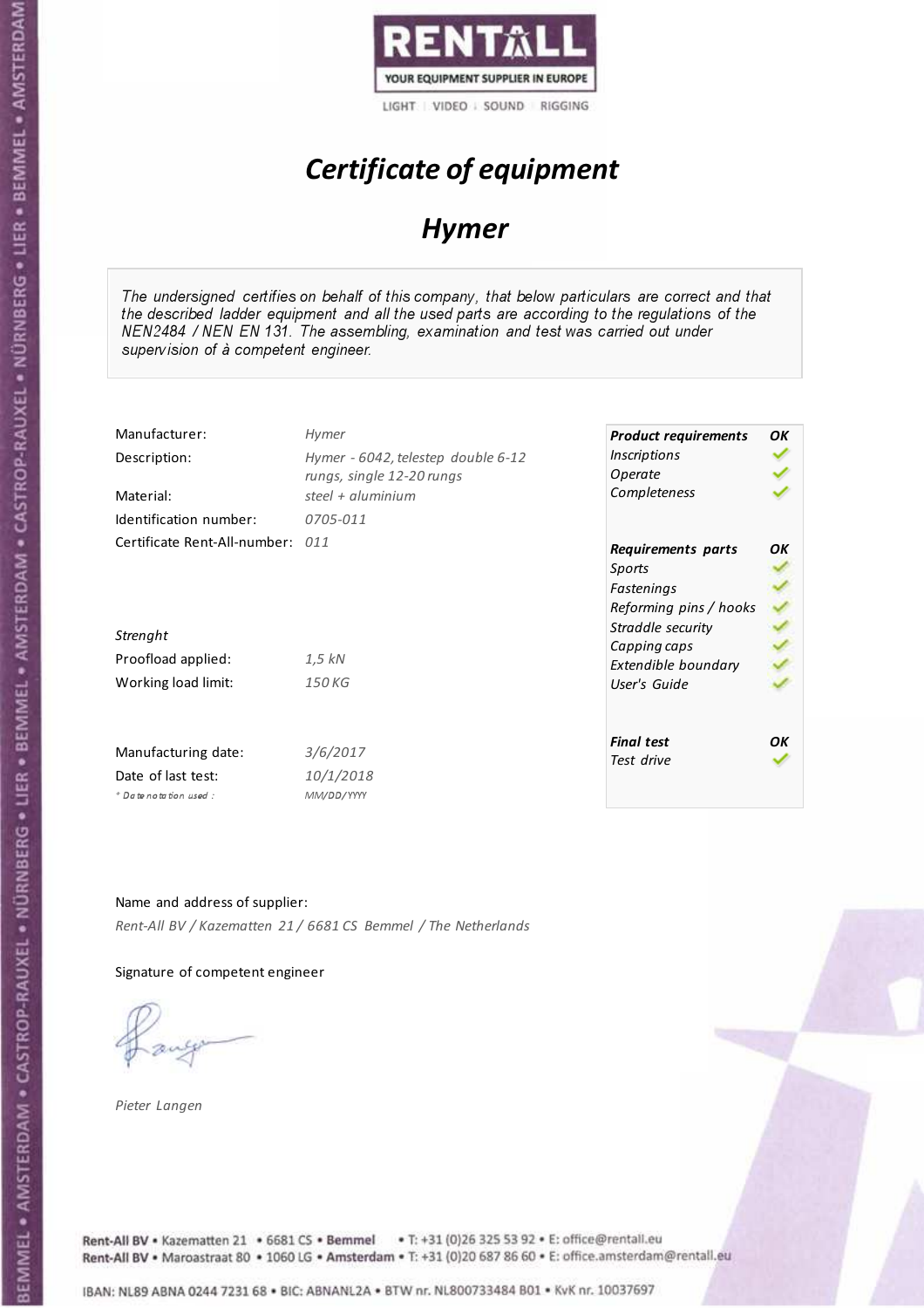

# Certificate of equipment

## Hymer

The undersigned certifies on behalf of this company, that below particulars are correct and that the described ladder equipment and all the used parts are according to the regulations of the NEN2484 / NEN EN 131. The assembling, examination and test was carried out under supervision of à competent engineer.

| Manufacturer:                    | Hymer                              | <b>Product requirements</b> | OK |
|----------------------------------|------------------------------------|-----------------------------|----|
| Description:                     | Hymer - 6042, telestep double 6-12 | <i><b>Inscriptions</b></i>  |    |
|                                  | rungs, single 12-20 rungs          | Operate                     |    |
| Material:                        | steel + $\alpha$ luminium          | Completeness                |    |
| Identification number:           | 0705-012                           |                             |    |
| Certificate Rent-All-number: 012 |                                    | Requirements parts          | OK |
|                                  |                                    | Sports                      |    |
|                                  |                                    | Fastenings                  |    |
|                                  |                                    | Reforming pins / hooks      |    |
| Strenght                         |                                    | Straddle security           |    |
|                                  |                                    | Capping caps                |    |
| Proofload applied:               | $1.5$ kN                           | Extendible boundary         |    |
| Working load limit:              | 150 KG                             | User's Guide                |    |
|                                  |                                    |                             |    |
|                                  |                                    | <b>Final test</b>           | OK |
| Manufacturing date:              | 3/6/2017                           | Test drive                  |    |
| Date of last test:               | 3/6/2017                           |                             |    |
| $*$ Date notation used:          | MM/DD/YYYY                         |                             |    |

#### Name and address of supplier:

Rent-All BV / Kazematten 21 / 6681 CS Bemmel / The Netherlands

#### Signature of competent engineer

Pieter Langen



Rent-All BV . Kazematten 21 . 6681 CS . Bemmel . T: +31 (0)26 325 53 92 . E: office@rentall.eu Rent-All BV · Maroastraat 80 · 1060 LG · Amsterdam · T: +31 (0)20 687 86 60 · E: office.amsterdam@rentall.eu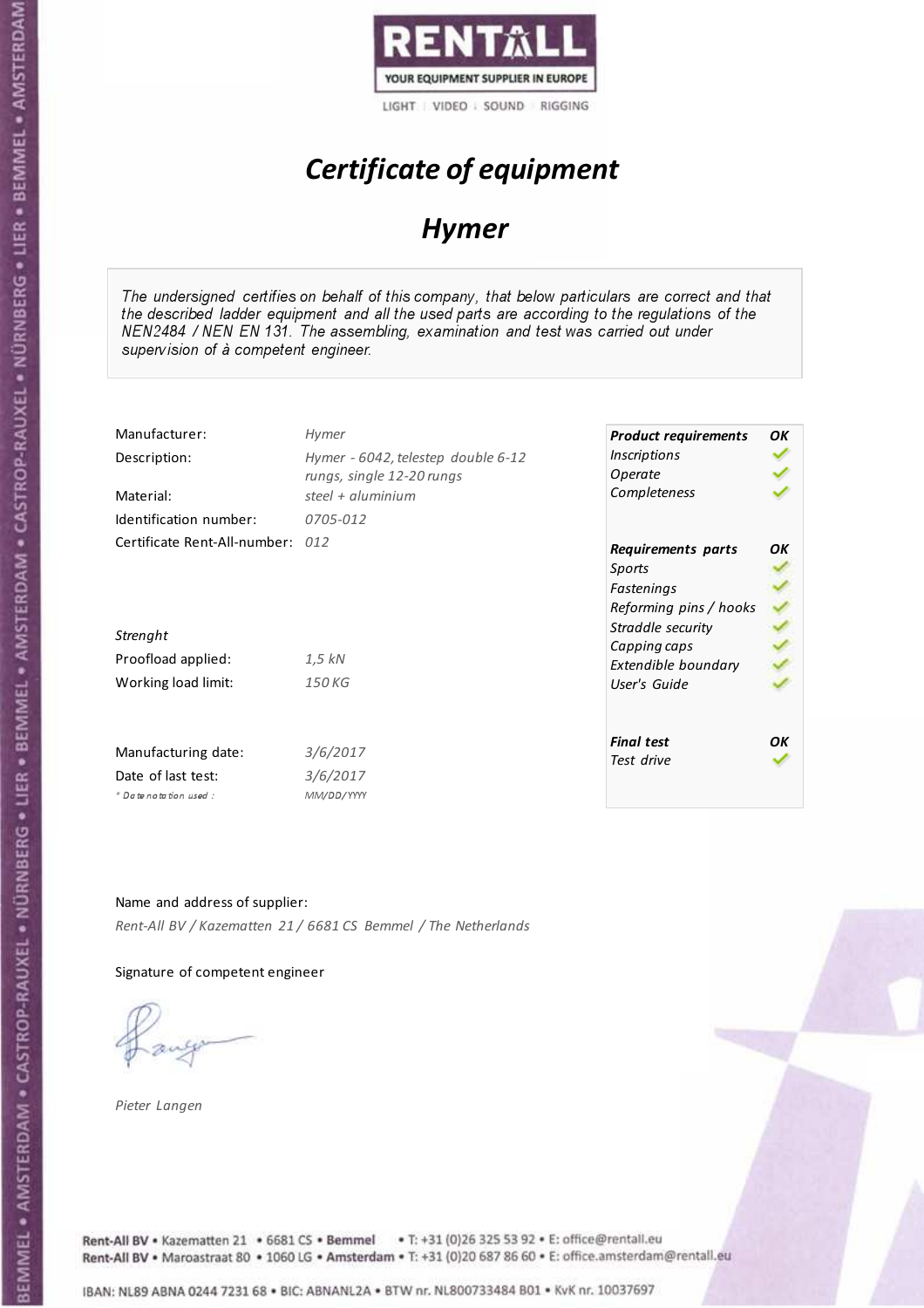

# Certificate of equipment

## Hymer

The undersigned certifies on behalf of this company, that below particulars are correct and that the described ladder equipment and all the used parts are according to the regulations of the NEN2484 / NEN EN 131. The assembling, examination and test was carried out under supervision of à competent engineer.

| Manufacturer:                    | Hymer                              | <b>Product requirements</b> | OK |
|----------------------------------|------------------------------------|-----------------------------|----|
| Description:                     | Hymer - 6042, telestep double 6-12 | <i><b>Inscriptions</b></i>  |    |
|                                  | rungs, single 12-20 rungs          | Operate                     |    |
| Material:                        | steel + $aluminium$                | Completeness                |    |
| Identification number:           | 0705-013                           |                             |    |
| Certificate Rent-All-number: 013 |                                    | Requirements parts          | OK |
|                                  |                                    | Sports                      |    |
|                                  |                                    | Fastenings                  |    |
|                                  |                                    | Reforming pins / hooks      |    |
| Strenght                         |                                    | Straddle security           |    |
|                                  |                                    | Capping caps                |    |
| Proofload applied:               | $1.5$ kN                           | Extendible boundary         |    |
| Working load limit:              | 150 KG                             | User's Guide                |    |
|                                  |                                    |                             |    |
| Manufacturing date:              | 3/6/2017                           | <b>Final test</b>           | OK |
| Date of last test:               | 3/6/2017                           | Test drive                  |    |
| + Date notation used:            | MM/DD/YYYY                         |                             |    |
|                                  |                                    |                             |    |

#### Name and address of supplier:

Rent-All BV / Kazematten 21 / 6681 CS Bemmel / The Netherlands

#### Signature of competent engineer

Pieter Langen



Rent-All BV . Kazematten 21 . 6681 CS . Bemmel . T: +31 (0)26 325 53 92 . E: office@rentall.eu Rent-All BV · Maroastraat 80 · 1060 LG · Amsterdam · T: +31 (0)20 687 86 60 · E: office.amsterdam@rentall.eu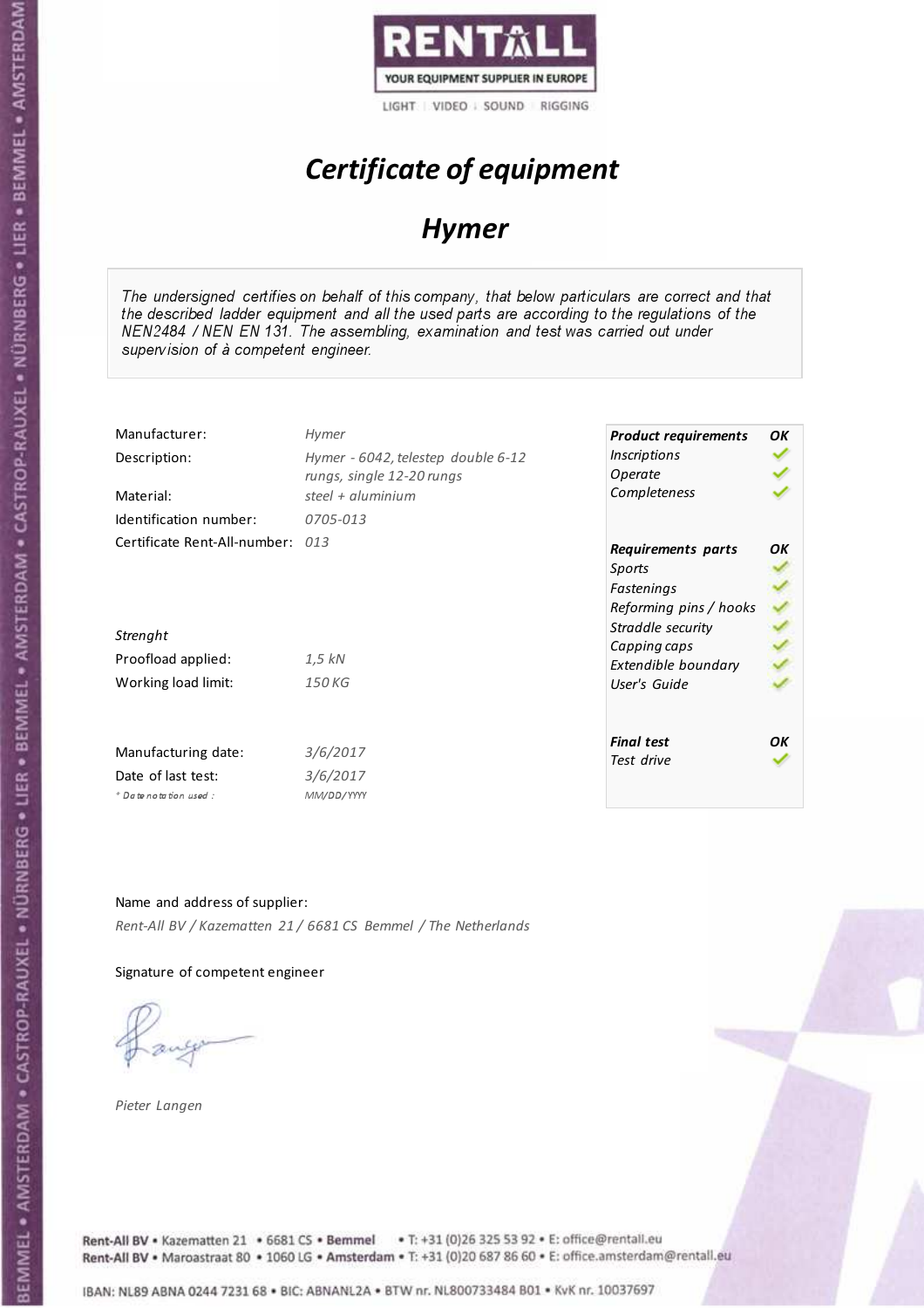

# Certificate of equipment

## Hymer

The undersigned certifies on behalf of this company, that below particulars are correct and that the described ladder equipment and all the used parts are according to the regulations of the NEN2484 / NEN EN 131. The assembling, examination and test was carried out under supervision of à competent engineer.

| Manufacturer:                    | <b>Hymer</b>                       | <b>Product requirements</b> | OK |
|----------------------------------|------------------------------------|-----------------------------|----|
| Description:                     | Hymer - 6042, telestep double 6-12 | <i><b>Inscriptions</b></i>  |    |
|                                  | rungs, single 12-20 rungs          | Operate                     |    |
| Material:                        | steel + aluminium                  | Completeness                |    |
| Identification number:           | 0705-014                           |                             |    |
| Certificate Rent-All-number: 014 |                                    | Requirements parts          | OK |
|                                  |                                    | Sports                      |    |
|                                  |                                    | Fastenings                  |    |
|                                  |                                    | Reforming pins / hooks      |    |
| Strenght                         |                                    | Straddle security           |    |
|                                  |                                    | Capping caps                |    |
| Proofload applied:               | 1,5 kN                             | Extendible boundary         |    |
| Working load limit:              | 150 KG                             | User's Guide                |    |
|                                  |                                    |                             |    |
|                                  |                                    | <b>Final test</b>           | OK |
| Manufacturing date:              | 3/6/2017                           | Test drive                  |    |
| Date of last test:               | 4/18/2019                          |                             |    |
| $*$ Date notation used:          | MM/DD/YYYY                         |                             |    |

#### Name and address of supplier:

Rent-All BV / Kazematten 21 / 6681 CS Bemmel / The Netherlands

#### Signature of competent engineer

Pieter Langen



Rent-All BV . Kazematten 21 . 6681 CS . Bemmel . T: +31 (0)26 325 53 92 . E: office@rentall.eu Rent-All BV · Maroastraat 80 · 1060 LG · Amsterdam · T: +31 (0)20 687 86 60 · E: office.amsterdam@rentall.eu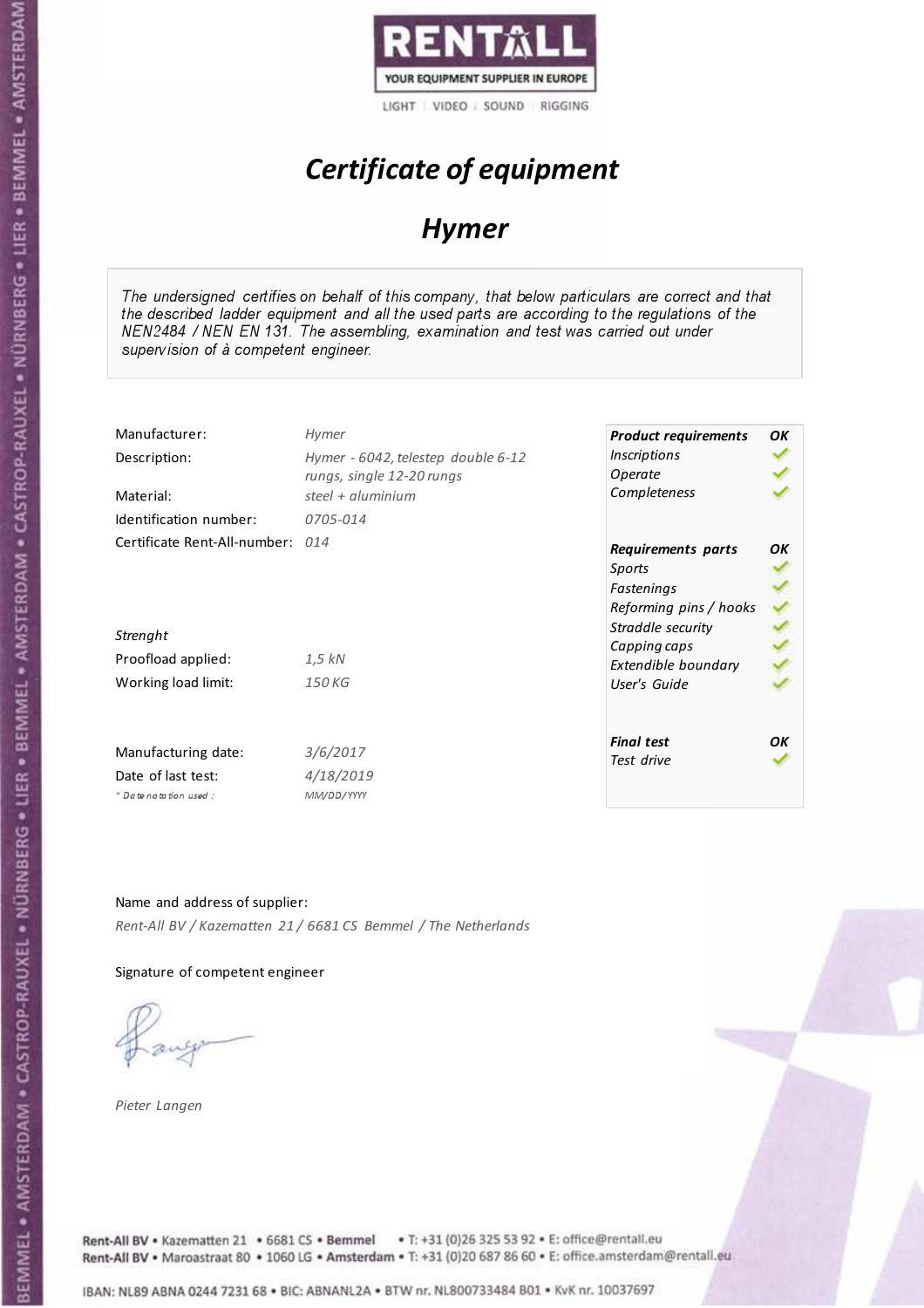

# Certificate of equipment

## Hymer

The undersigned certifies on behalf of this company, that below particulars are correct and that the described ladder equipment and all the used parts are according to the regulations of the NEN2484 / NEN EN 131. The assembling, examination and test was carried out under supervision of à competent engineer.

| Manufacturer:                    | Hymer                              | <b>Product requirements</b> | OK |
|----------------------------------|------------------------------------|-----------------------------|----|
| Description:                     | Hymer - 6042, telestep double 6-12 | <b>Inscriptions</b>         |    |
|                                  | rungs, single 12-20 rungs          | Operate                     |    |
| Material:                        | steel + $aluminium$                | Completeness                |    |
| Identification number:           | 0705-016                           |                             |    |
| Certificate Rent-All-number: 015 |                                    | Requirements parts          | OΚ |
|                                  |                                    | Sports                      |    |
|                                  |                                    | Fastenings                  |    |
|                                  |                                    | Reforming pins / hooks      |    |
| Strenght                         |                                    | Straddle security           |    |
|                                  |                                    | Capping caps                |    |
| Proofload applied:               | $1.5$ kN                           | Extendible boundary         |    |
| Working load limit:              | 150 KG                             | User's Guide                |    |
|                                  |                                    |                             |    |
|                                  |                                    | <b>Final test</b>           | OΚ |
| Manufacturing date:              | 3/6/2017                           | Test drive                  |    |
| Date of last test:               | 3/6/2017                           |                             |    |
| + Date notation used:            | MM/DD/YYYY                         |                             |    |

#### Name and address of supplier:

Rent-All BV / Kazematten 21 / 6681 CS Bemmel / The Netherlands

#### Signature of competent engineer

Pieter Langen



Rent-All BV . Kazematten 21 . 6681 CS . Bemmel . T: +31 (0)26 325 53 92 . E: office@rentall.eu Rent-All BV · Maroastraat 80 · 1060 LG · Amsterdam · T: +31 (0)20 687 86 60 · E: office.amsterdam@rentall.eu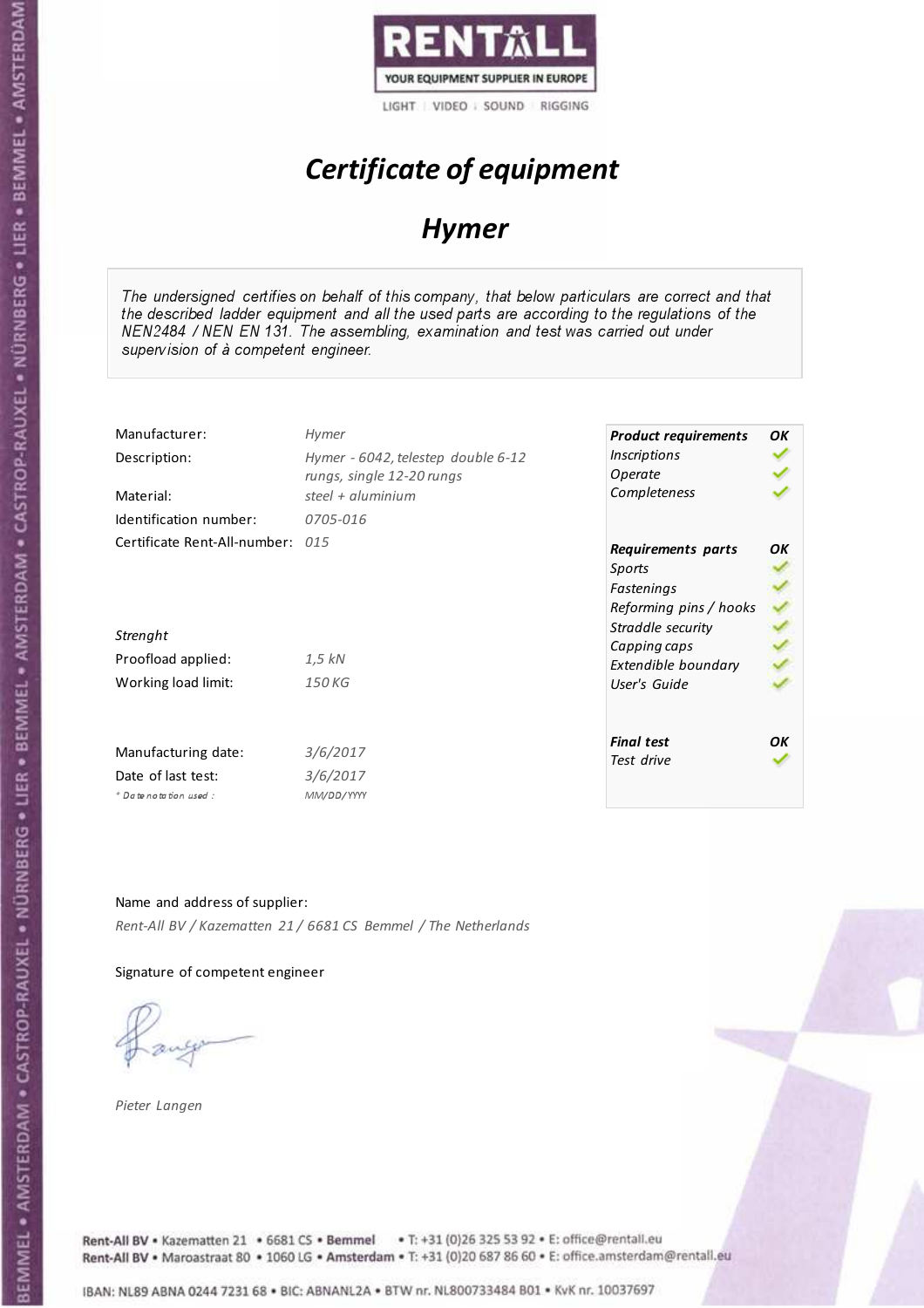

# Certificate of equipment

## Hymer

The undersigned certifies on behalf of this company, that below particulars are correct and that the described ladder equipment and all the used parts are according to the regulations of the NEN2484 / NEN EN 131. The assembling, examination and test was carried out under supervision of à competent engineer.

| Manufacturer:                    | Hymer                              | <b>Product requirements</b> | OK |
|----------------------------------|------------------------------------|-----------------------------|----|
| Description:                     | Hymer - 6042, telestep double 6-12 | <i><b>Inscriptions</b></i>  |    |
|                                  | rungs, single 12-20 rungs          | Operate                     |    |
| Material:                        | steel + $\alpha$ luminium          | Completeness                |    |
| Identification number:           | 0705-015                           |                             |    |
| Certificate Rent-All-number: 016 |                                    | Requirements parts          | OK |
|                                  |                                    | Sports                      |    |
|                                  |                                    | Fastenings                  |    |
|                                  |                                    | Reforming pins / hooks      |    |
| Strenght                         |                                    | Straddle security           |    |
|                                  |                                    | Capping caps                |    |
| Proofload applied:               | $1.5$ kN                           | Extendible boundary         |    |
| Working load limit:              | 150 KG                             | User's Guide                |    |
|                                  |                                    |                             |    |
|                                  |                                    | <b>Final test</b>           | OK |
| Manufacturing date:              | 3/6/2017                           | Test drive                  |    |
| Date of last test:               | 3/6/2017                           |                             |    |
| $*$ Date notation used:          | MM/DD/YYYY                         |                             |    |

#### Name and address of supplier:

Rent-All BV / Kazematten 21 / 6681 CS Bemmel / The Netherlands

#### Signature of competent engineer

Pieter Langen



Rent-All BV . Kazematten 21 . 6681 CS . Bemmel . T: +31 (0)26 325 53 92 . E: office@rentall.eu Rent-All BV · Maroastraat 80 · 1060 LG · Amsterdam · T: +31 (0)20 687 86 60 · E: office.amsterdam@rentall.eu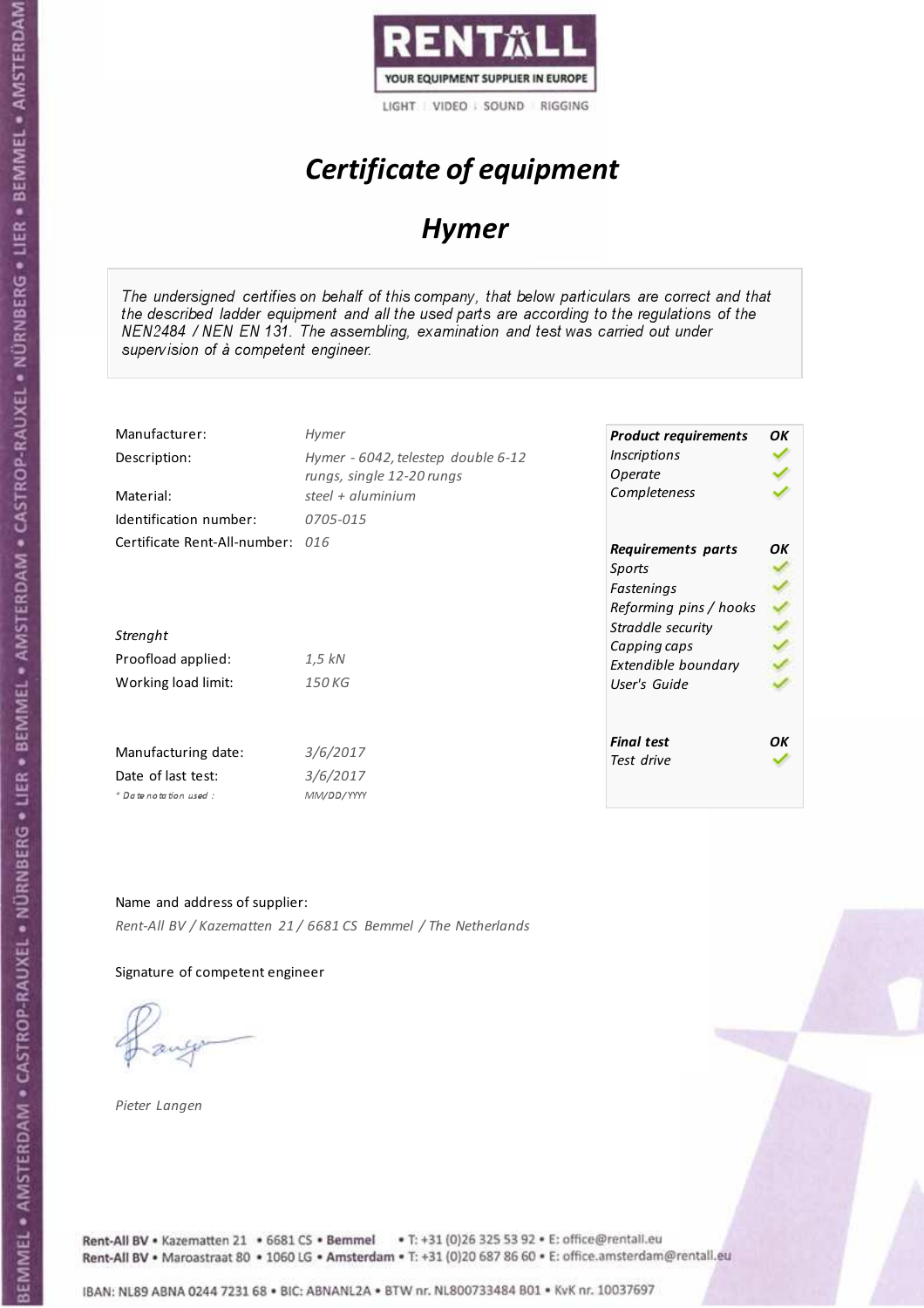

# Certificate of equipment

## Hymer

The undersigned certifies on behalf of this company, that below particulars are correct and that the described ladder equipment and all the used parts are according to the regulations of the NEN2484 / NEN EN 131. The assembling, examination and test was carried out under supervision of à competent engineer.

| Manufacturer:<br>Description:                                        | Hymer<br>Hymer - 6042, telestep double 6-12<br>rungs, single 12-20 rungs | <b>Product requirements</b><br><i><b>Inscriptions</b></i><br>Operate     | OK |
|----------------------------------------------------------------------|--------------------------------------------------------------------------|--------------------------------------------------------------------------|----|
| Material:<br>Identification number:                                  | steel + aluminium<br>0705-017                                            | Completeness                                                             |    |
| Certificate Rent-All-number: 017                                     |                                                                          | Requirements parts<br>Sports<br>Fastenings<br>Reforming pins / hooks     | OK |
| Strenght<br>Proofload applied:<br>Working load limit:                | 1,5 kN<br>150 KG                                                         | Straddle security<br>Capping caps<br>Extendible boundary<br>User's Guide |    |
| Manufacturing date:<br>Date of last test:<br>$*$ Date notation used: | 7/12/2018<br>7/12/2018<br>MM/DD/YYYY                                     | <b>Final test</b><br>Test drive                                          | OK |

#### Name and address of supplier:

Rent-All BV / Kazematten 21 / 6681 CS Bemmel / The Netherlands

### Signature of competent engineer

Pieter Langen

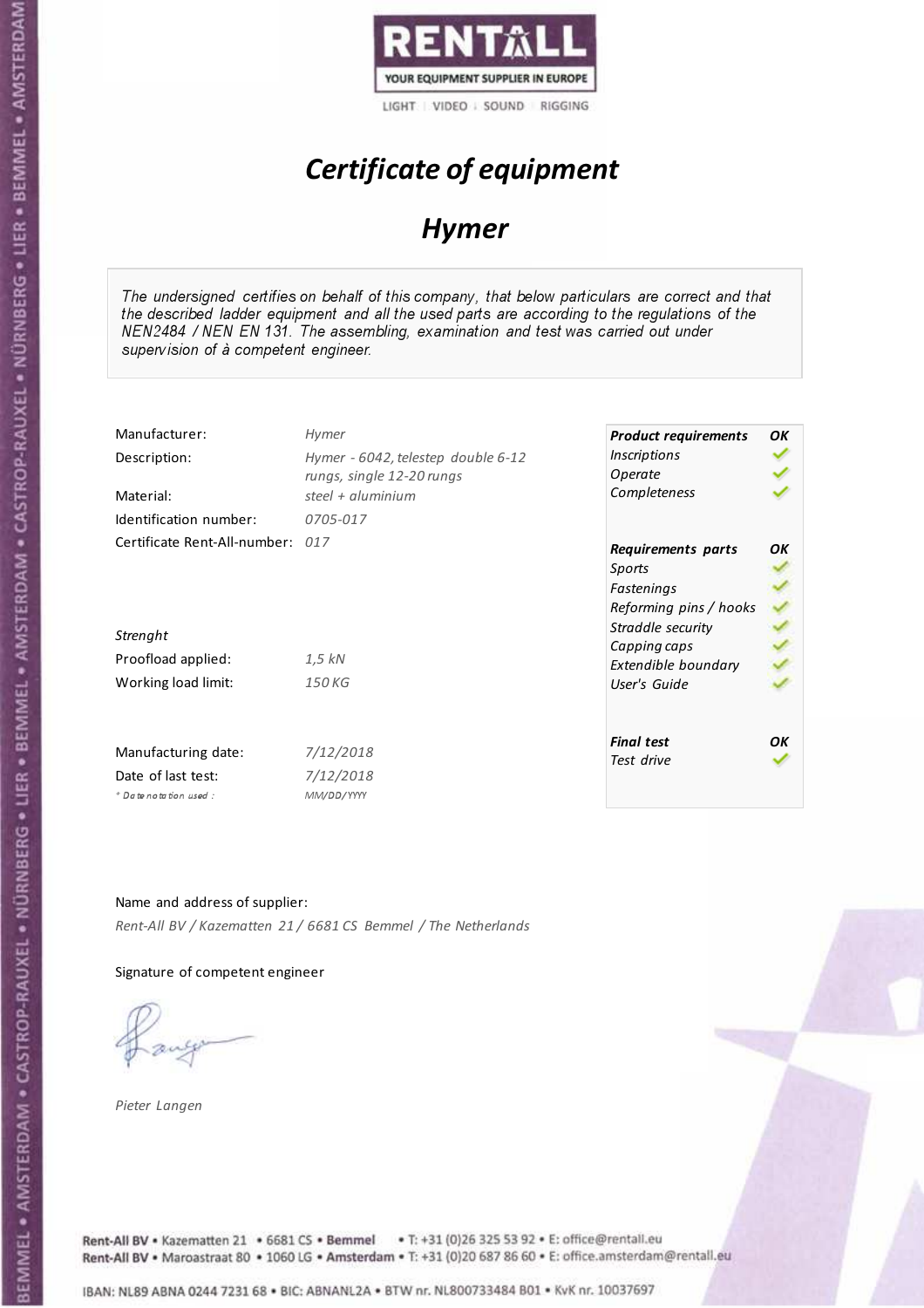

# Certificate of equipment

## Hymer

The undersigned certifies on behalf of this company, that below particulars are correct and that the described ladder equipment and all the used parts are according to the regulations of the NEN2484 / NEN EN 131. The assembling, examination and test was carried out under supervision of à competent engineer.

| Manufacturer:                    | <b>Hymer</b>                       | <b>Product requirements</b> | OK |
|----------------------------------|------------------------------------|-----------------------------|----|
| Description:                     | Hymer - 6042, telestep double 6-12 | <i><b>Inscriptions</b></i>  |    |
|                                  | rungs, single 12-20 rungs          | Operate                     |    |
| Material:                        | steel $+$ aluminium                | Completeness                |    |
| Identification number:           | 0705-018                           |                             |    |
| Certificate Rent-All-number: 018 |                                    | Requirements parts          | OΚ |
|                                  |                                    | Sports                      |    |
|                                  |                                    | Fastenings                  |    |
|                                  |                                    | Reforming pins / hooks      |    |
| Strenght                         |                                    | Straddle security           |    |
|                                  |                                    | Capping caps                |    |
| Proofload applied:               | 1,5 kN                             | Extendible boundary         |    |
| Working load limit:              | 150 KG                             | User's Guide                |    |
|                                  |                                    |                             |    |
|                                  |                                    | <b>Final test</b>           | OK |
| Manufacturing date:              | 7/12/2018                          | Test drive                  |    |
| Date of last test:               | 11/7/2019                          |                             |    |
| $*$ Date notation used:          | MM/DD/YYYY                         |                             |    |

#### Name and address of supplier:

Rent-All BV / Kazematten 21 / 6681 CS Bemmel / The Netherlands

### Signature of competent engineer

Pieter Langen

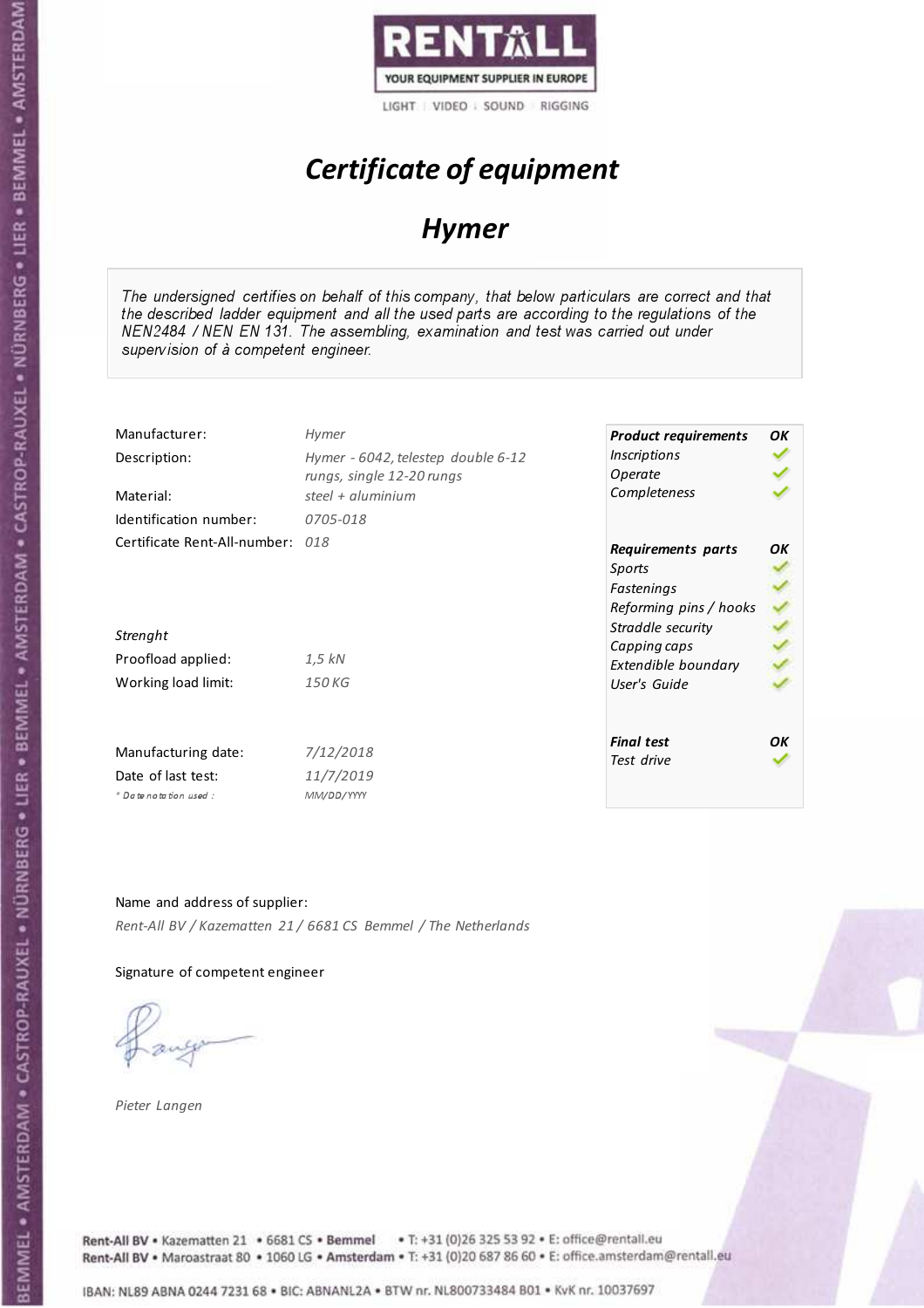

# Certificate of equipment

## Hymer

The undersigned certifies on behalf of this company, that below particulars are correct and that the described ladder equipment and all the used parts are according to the regulations of the NEN2484 / NEN EN 131. The assembling, examination and test was carried out under supervision of à competent engineer.

| Manufacturer:<br>Description:                                        | Hymer<br>Hymer - 6042, telestep double 6-12<br>rungs, single 12-20 rungs | <b>Product requirements</b><br><i><b>Inscriptions</b></i><br>Operate                               | OK |
|----------------------------------------------------------------------|--------------------------------------------------------------------------|----------------------------------------------------------------------------------------------------|----|
| Material:                                                            | steel $+$ aluminium                                                      | Completeness                                                                                       |    |
| Identification number:<br>Certificate Rent-All-number: 019           | 0705-019                                                                 | Requirements parts<br>Sports<br>Fastenings                                                         | OK |
| Strenght<br>Proofload applied:<br>Working load limit:                | $1.5$ kN<br>150 KG                                                       | Reforming pins / hooks<br>Straddle security<br>Capping caps<br>Extendible boundary<br>User's Guide |    |
| Manufacturing date:<br>Date of last test:<br>$*$ Date notation used: | 9/7/2018<br>9/7/2018<br>MM/DD/YYYY                                       | <b>Final test</b><br>Test drive                                                                    | OK |

#### Name and address of supplier:

Rent-All BV / Kazematten 21 / 6681 CS Bemmel / The Netherlands

### Signature of competent engineer

Pieter Langen

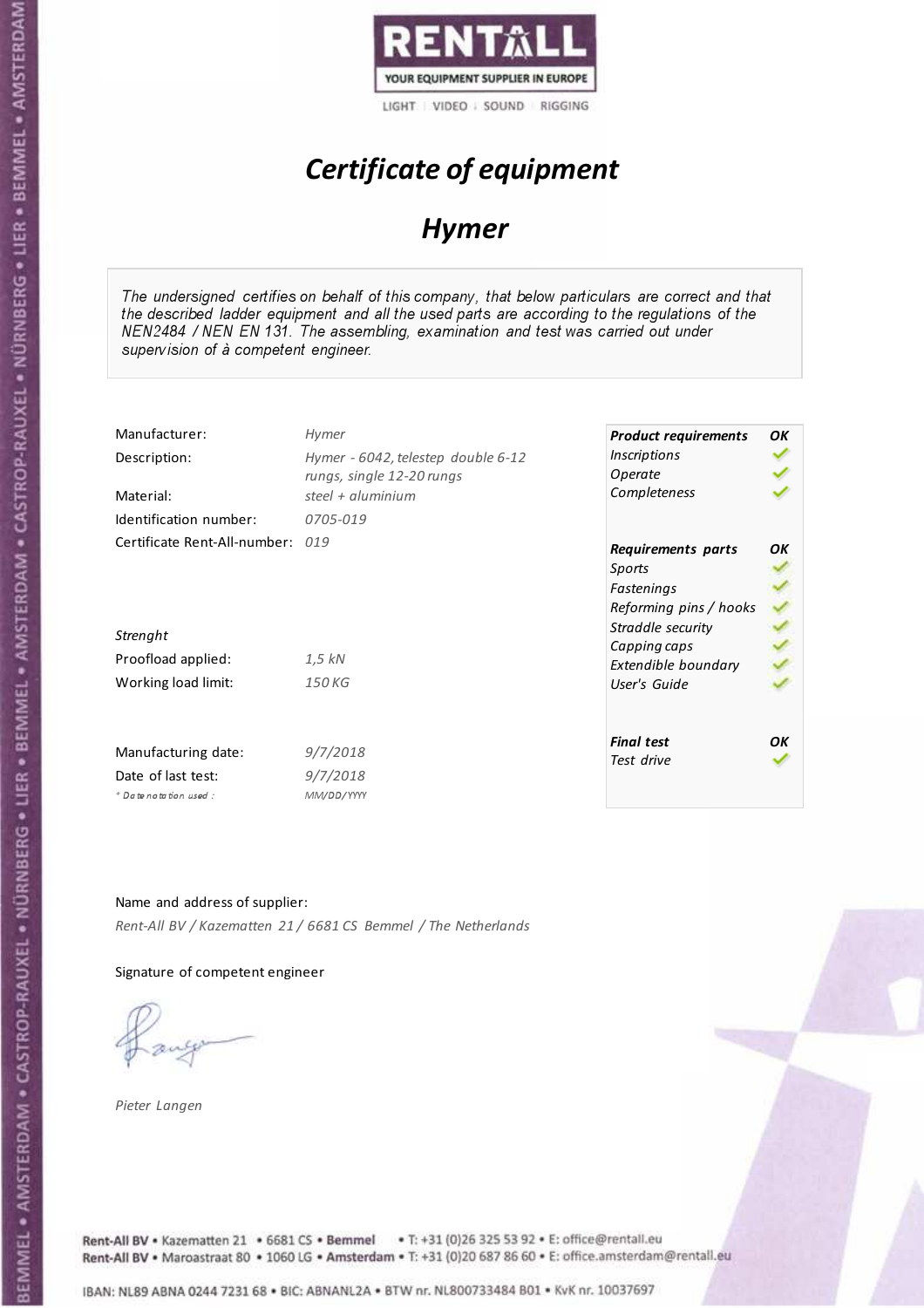

## Certificate of equipment

## Hymer

The undersigned certifies on behalf of this company, that below particulars are correct and that the described ladder equipment and all the used parts are according to the regulations of the NEN2484 / NEN EN 131. The assembling, examination and test was carried out under supervision of à competent engineer.

| Manufacturer:                                                        | <b>Hymer</b>                                                    | <b>Product requirements</b>                                              | OK |
|----------------------------------------------------------------------|-----------------------------------------------------------------|--------------------------------------------------------------------------|----|
| Description:                                                         | Hymer - 6042, telestep double 6-12<br>rungs, single 12-20 rungs | <i><b>Inscriptions</b></i><br>Operate                                    |    |
| Material:                                                            | steel $+$ aluminium                                             | Completeness                                                             |    |
| Identification number:                                               | 0705-020                                                        |                                                                          |    |
| Certificate Rent-All-number: 020                                     |                                                                 | Requirements parts<br>Sports<br>Fastenings<br>Reforming pins / hooks     | OΚ |
| Strenght<br>Proofload applied:<br>Working load limit:                | 1,5 kN<br>150 KG                                                | Straddle security<br>Capping caps<br>Extendible boundary<br>User's Guide |    |
| Manufacturing date:<br>Date of last test:<br>$*$ Date notation used: | 9/7/2018<br>9/7/2018<br>MM/DD/YYYY                              | <b>Final test</b><br>Test drive                                          | OK |

#### Name and address of supplier:

Rent-All BV / Kazematten 21 / 6681 CS Bemmel / The Netherlands

#### Signature of competent engineer

Pieter Langen



Rent-All BV . Kazematten 21 . 6681 CS . Bemmel . T: +31 (0)26 325 53 92 . E: office@rentall.eu Rent-All BV · Maroastraat 80 · 1060 LG · Amsterdam · T: +31 (0)20 687 86 60 · E: office.amsterdam@rentall.eu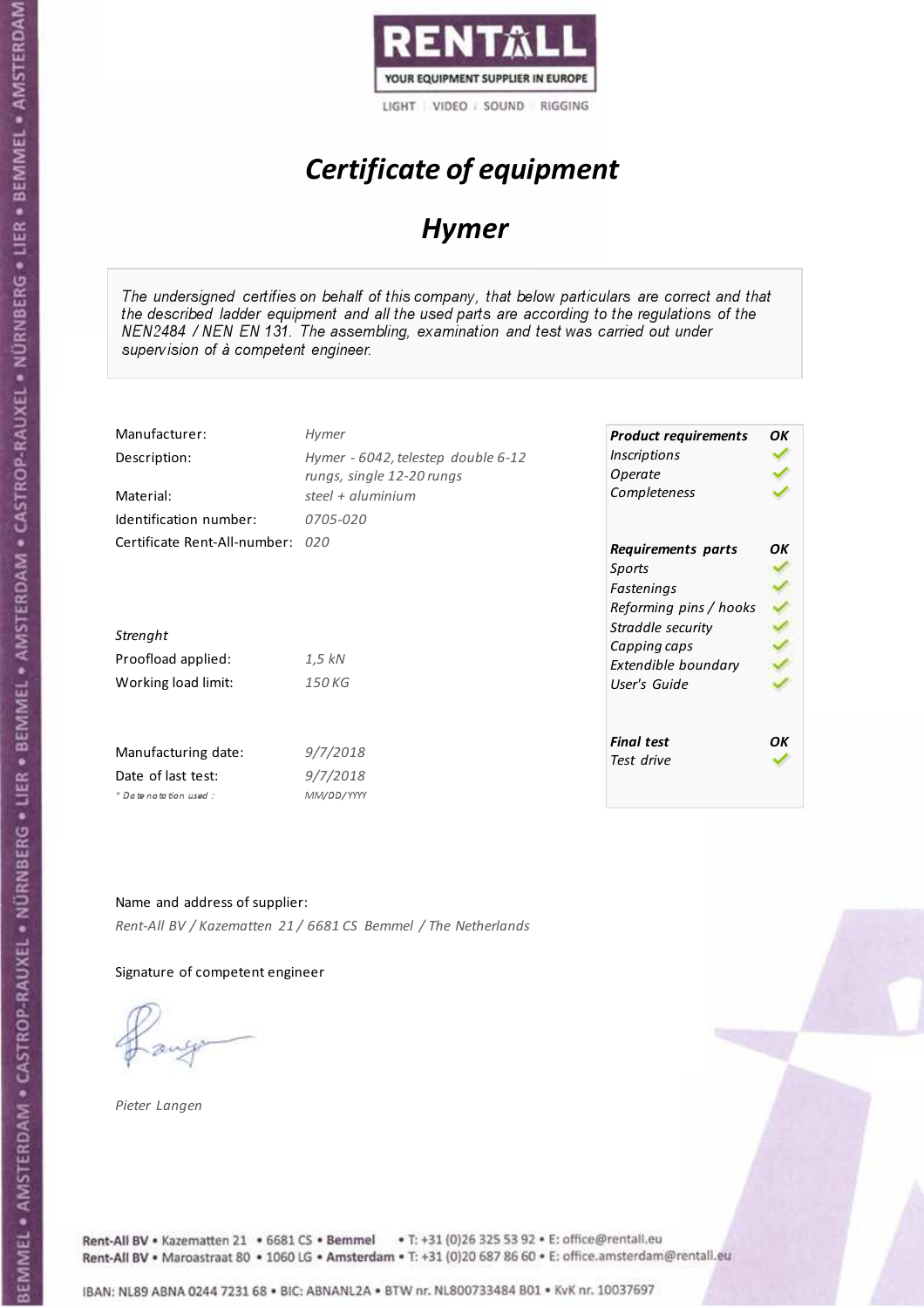

# Certificate of equipment

## Hymer

The undersigned certifies on behalf of this company, that below particulars are correct and that the described ladder equipment and all the used parts are according to the regulations of the NEN2484 / NEN EN 131. The assembling, examination and test was carried out under supervision of à competent engineer.

| Manufacturer:<br>Description:                                        | Hymer<br>Hymer - 6042, telestep double 6-12<br>rungs, single 12-20 rungs | <b>Product requirements</b><br><i><b>Inscriptions</b></i><br>Operate                                      | OK |
|----------------------------------------------------------------------|--------------------------------------------------------------------------|-----------------------------------------------------------------------------------------------------------|----|
| Material:                                                            | steel + $aluminim$                                                       | Completeness                                                                                              |    |
| Identification number:                                               | 0705-021                                                                 |                                                                                                           |    |
| Certificate Rent-All-number: 021<br>Strenght<br>Proofload applied:   | $1.5$ kN                                                                 | Requirements parts<br>Sports<br>Fastenings<br>Reforming pins / hooks<br>Straddle security<br>Capping caps | OK |
| Working load limit:                                                  | 150 KG                                                                   | Extendible boundary<br>User's Guide                                                                       |    |
| Manufacturing date:<br>Date of last test:<br>$*$ Date notation used: | 9/7/2018<br>9/7/2018<br>MM/DD/YYYY                                       | <b>Final test</b><br>Test drive                                                                           | OK |

#### Name and address of supplier:

Rent-All BV / Kazematten 21 / 6681 CS Bemmel / The Netherlands

### Signature of competent engineer

Pieter Langen



Rent-All BV . Kazematten 21 . 6681 CS . Bemmel . T: +31 (0)26 325 53 92 . E: office@rentall.eu Rent-All BV · Maroastraat 80 · 1060 LG · Amsterdam · T: +31 (0)20 687 86 60 · E: office.amsterdam@rentall.eu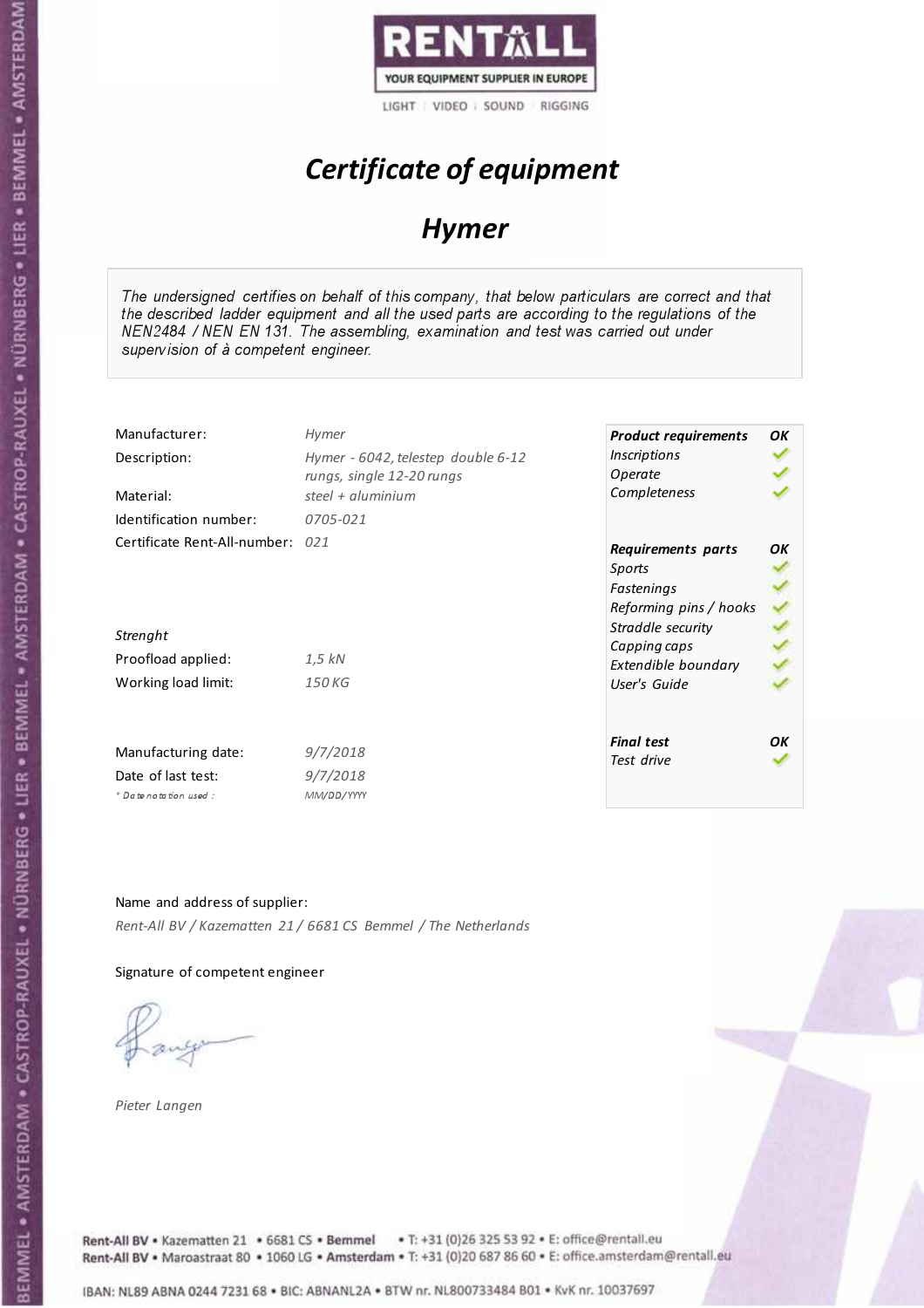

## Certificate of equipment

### Hymer

The undersigned certifies on behalf of this company, that below particulars are correct and that the described ladder equipment and all the used parts are according to the regulations of the NEN2484 / NEN EN 131. The assembling, examination and test was carried out under supervision of à competent engineer.

| Manufacturer:<br>Description:                                        | Hymer<br>Hymer - 6042, telestep double 6-12<br>rungs, single 12-20 rungs | <b>Product requirements</b><br><i><b>Inscriptions</b></i><br>Operate                                      | OΚ |
|----------------------------------------------------------------------|--------------------------------------------------------------------------|-----------------------------------------------------------------------------------------------------------|----|
| Material:<br>Identification number:                                  | steel + $\alpha$ luminium<br>0705-022                                    | Completeness                                                                                              |    |
| Certificate Rent-All-number: 022<br>Strenght                         |                                                                          | Requirements parts<br>Sports<br>Fastenings<br>Reforming pins / hooks<br>Straddle security<br>Capping caps | OΚ |
| Proofload applied:<br>Working load limit:                            | 1,5 kN<br>150 KG                                                         | Extendible boundary<br>User's Guide                                                                       |    |
| Manufacturing date:<br>Date of last test:<br>$*$ Date notation used: | 9/7/2018<br>12/18/2019<br>MM/DD/YYYY                                     | <b>Final test</b><br>Test drive                                                                           | OK |

### Name and address of supplier:

Rent-All BV / Kazematten 21 / 6681 CS Bemmel / The Netherlands

### Signature of competent engineer

Pieter Langen

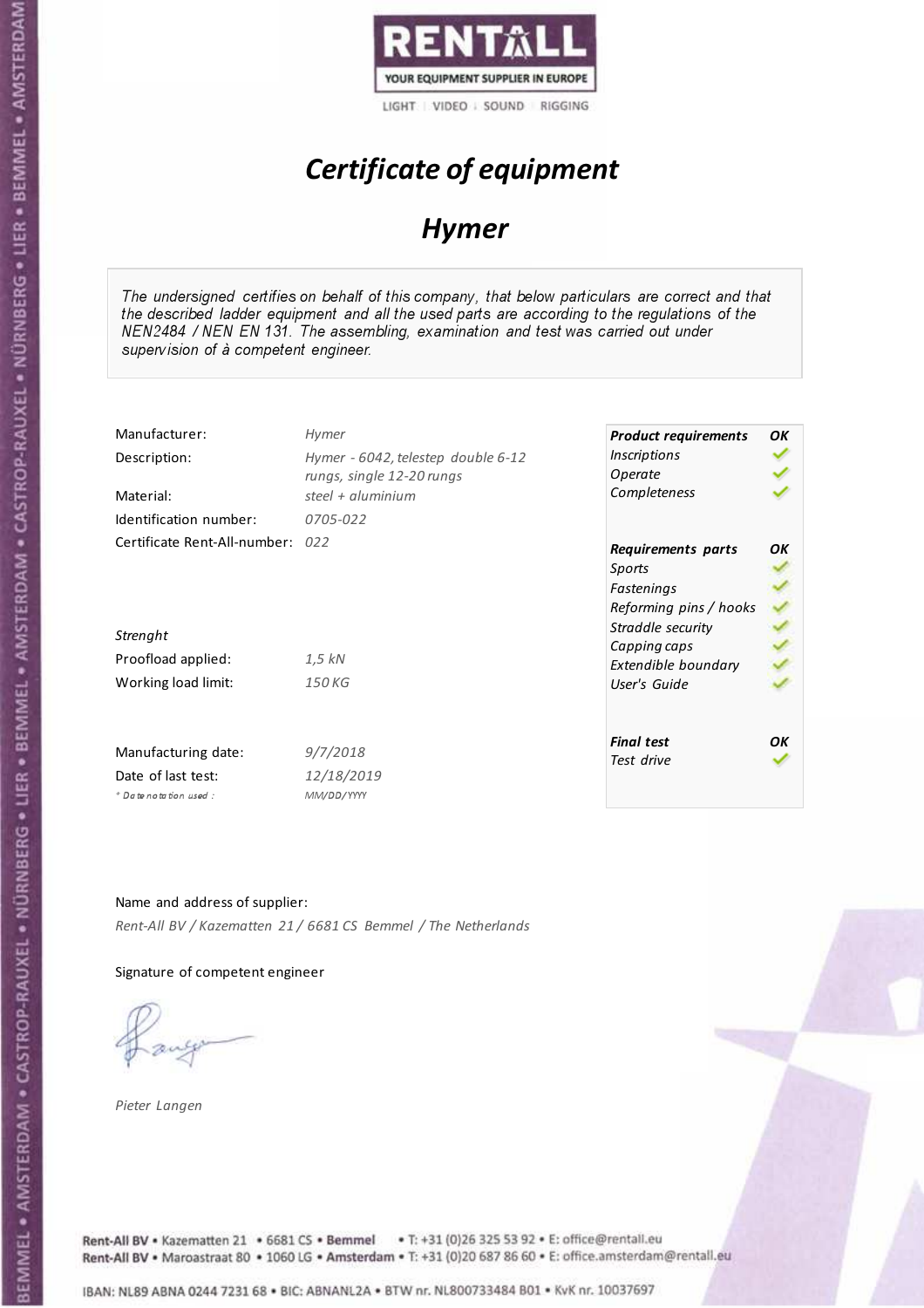

# Certificate of equipment

## Hymer

The undersigned certifies on behalf of this company, that below particulars are correct and that the described ladder equipment and all the used parts are according to the regulations of the NEN2484 / NEN EN 131. The assembling, examination and test was carried out under supervision of à competent engineer.

| Manufacturer:                    | Hymer                              | <b>Product requirements</b> | OK |
|----------------------------------|------------------------------------|-----------------------------|----|
| Description:                     | Hymer - 6042, telestep double 6-12 | <i><b>Inscriptions</b></i>  |    |
|                                  | rungs, single 12-20 rungs          | Operate                     |    |
| Material:                        | steel + $aluminium$                | Completeness                |    |
| Identification number:           | 0705-023                           |                             |    |
| Certificate Rent-All-number: 023 |                                    | Requirements parts          | OK |
|                                  |                                    | Sports                      |    |
|                                  |                                    | Fastenings                  |    |
|                                  |                                    | Reforming pins / hooks      |    |
| Strenght                         |                                    | Straddle security           |    |
|                                  |                                    | Capping caps                |    |
| Proofload applied:               | $1.5$ kN                           | Extendible boundary         |    |
| Working load limit:              | 150 KG                             | User's Guide                |    |
|                                  |                                    |                             |    |
|                                  |                                    | <b>Final test</b>           | OK |
| Manufacturing date:              | 9/7/2018                           | Test drive                  |    |
| Date of last test:               | 9/7/2018                           |                             |    |
| $*$ Date notation used:          | MM/DD/YYYY                         |                             |    |

#### Name and address of supplier:

Rent-All BV / Kazematten 21 / 6681 CS Bemmel / The Netherlands

#### Signature of competent engineer

Pieter Langen

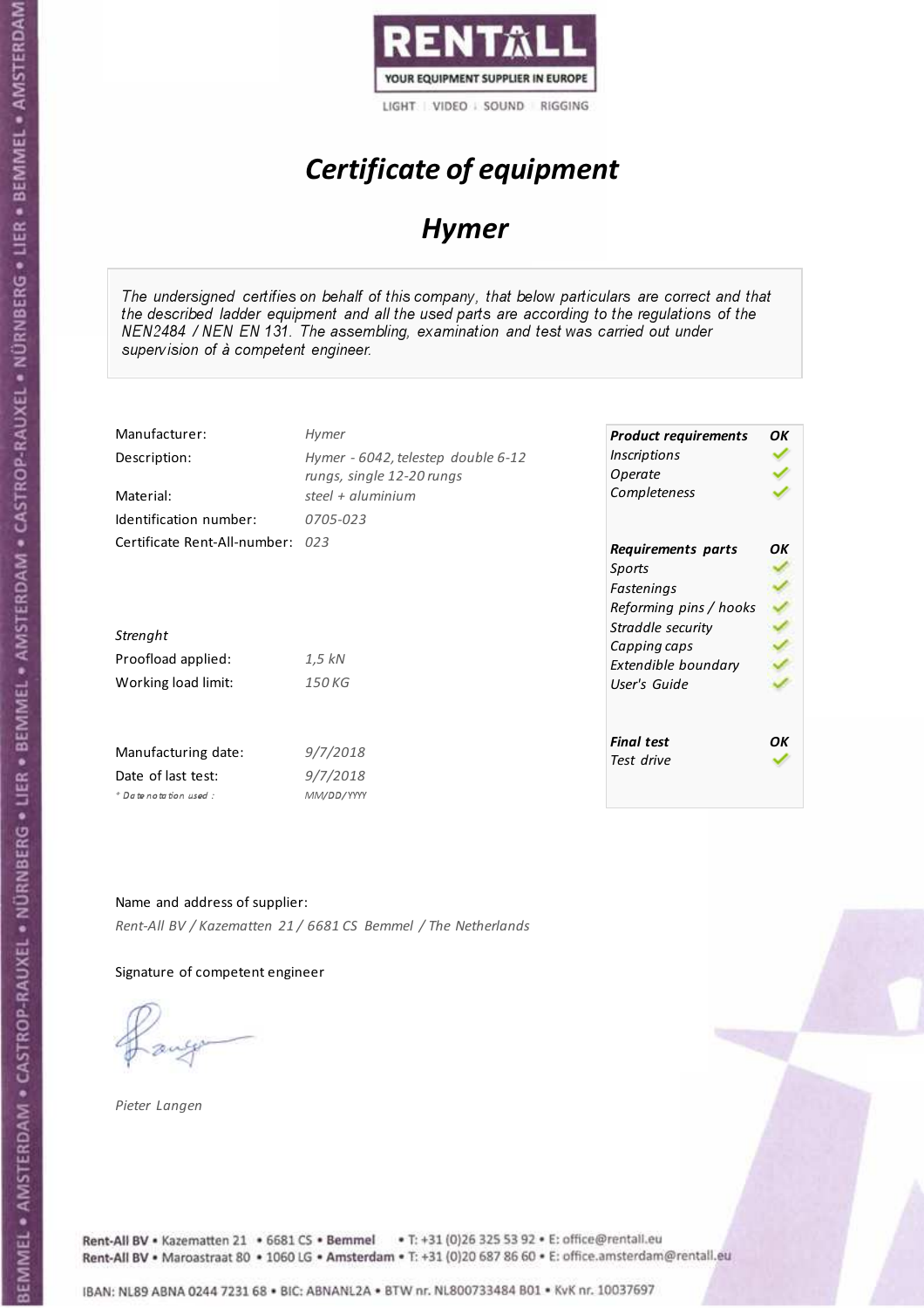

# Certificate of equipment

## Hymer

The undersigned certifies on behalf of this company, that below particulars are correct and that the described ladder equipment and all the used parts are according to the regulations of the NEN2484 / NEN EN 131. The assembling, examination and test was carried out under supervision of à competent engineer.

| Manufacturer:                    | <b>Hymer</b>                       | <b>Product requirements</b> | OK |
|----------------------------------|------------------------------------|-----------------------------|----|
| Description:                     | Hymer - 6042, telestep double 6-12 | <i><b>Inscriptions</b></i>  |    |
|                                  | rungs, single 12-20 rungs          | Operate                     |    |
| Material:                        | steel $+$ aluminium                | Completeness                |    |
| Identification number:           | 0705-024                           |                             |    |
| Certificate Rent-All-number: 024 |                                    | Requirements parts          | OK |
|                                  |                                    | Sports                      |    |
|                                  |                                    | Fastenings                  |    |
|                                  |                                    | Reforming pins / hooks      |    |
| Strenght                         |                                    | Straddle security           |    |
|                                  |                                    | Capping caps                |    |
| Proofload applied:               | 1,5 kN                             | Extendible boundary         |    |
| Working load limit:              | 150 KG                             | User's Guide                |    |
|                                  |                                    |                             |    |
|                                  |                                    | <b>Final test</b>           | OK |
| Manufacturing date:              | 11/6/2018                          | Test drive                  |    |
| Date of last test:               | 11/6/2018                          |                             |    |
| $*$ Date notation used:          | MM/DD/YYYY                         |                             |    |

#### Name and address of supplier:

Rent-All BV / Kazematten 21 / 6681 CS Bemmel / The Netherlands

### Signature of competent engineer

Pieter Langen

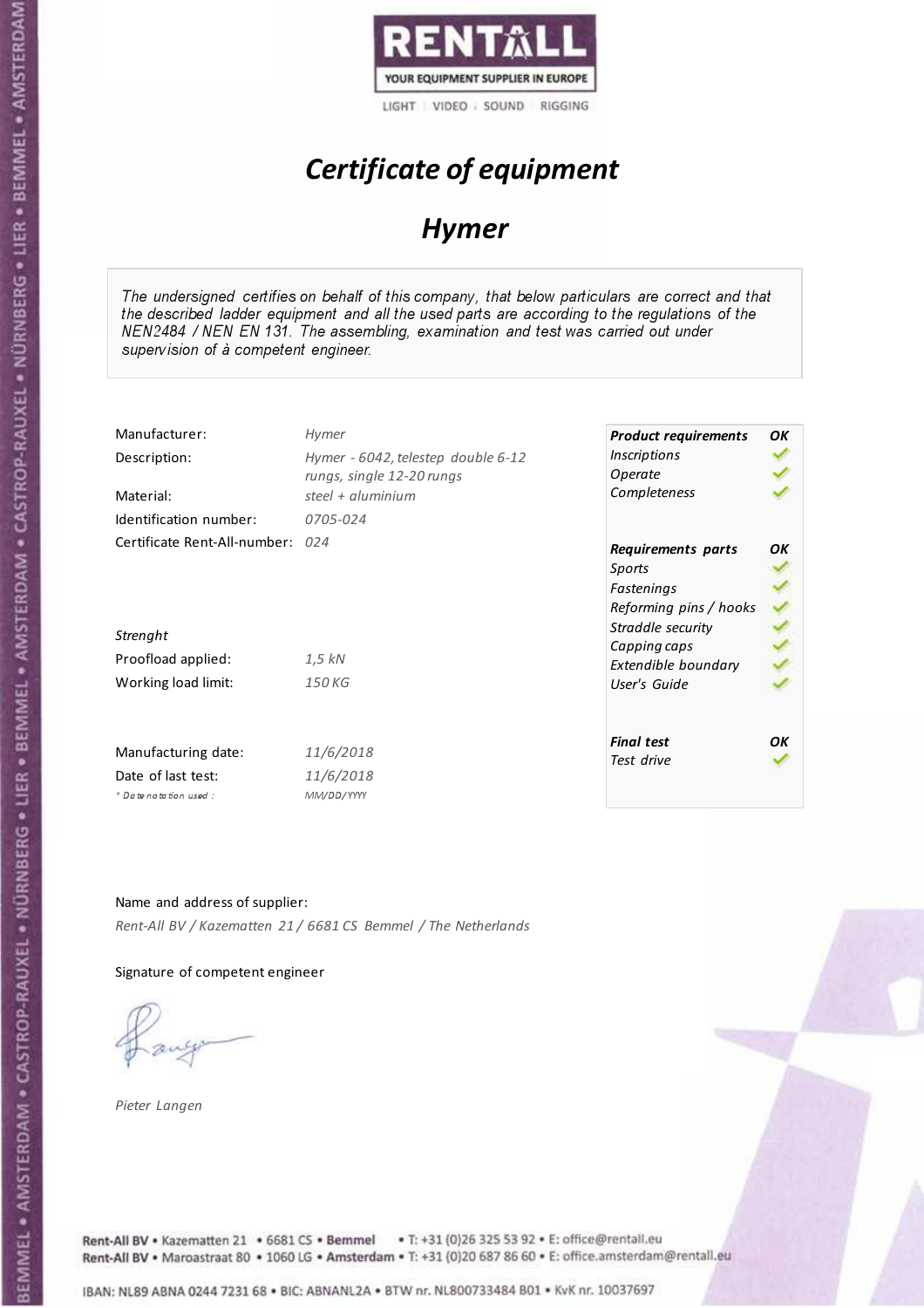

# Certificate of equipment

## Hymer

The undersigned certifies on behalf of this company, that below particulars are correct and that the described ladder equipment and all the used parts are according to the regulations of the NEN2484 / NEN EN 131. The assembling, examination and test was carried out under supervision of à competent engineer.

| Manufacturer:                    | <b>Hymer</b>                       | <b>Product requirements</b> | OK |
|----------------------------------|------------------------------------|-----------------------------|----|
| Description:                     | Hymer - 6042, telestep double 6-12 | <i><b>Inscriptions</b></i>  |    |
|                                  | rungs, single 12-20 rungs          | Operate                     |    |
| Material:                        | steel $+$ aluminium                | Completeness                |    |
| Identification number:           | 0705-026                           |                             |    |
| Certificate Rent-All-number: 026 |                                    | Requirements parts          | OΚ |
|                                  |                                    | Sports                      |    |
|                                  |                                    | Fastenings                  |    |
|                                  |                                    | Reforming pins / hooks      |    |
| Strenght                         |                                    | Straddle security           |    |
|                                  |                                    | Capping caps                |    |
| Proofload applied:               | 1,5 kN                             | Extendible boundary         |    |
| Working load limit:              | 150 KG                             | User's Guide                |    |
|                                  |                                    |                             |    |
|                                  |                                    | <b>Final test</b>           | OK |
| Manufacturing date:              | 11/6/2018                          | Test drive                  |    |
| Date of last test:               | 11/6/2018                          |                             |    |
| $*$ Date notation used:          | MM/DD/YYYY                         |                             |    |

#### Name and address of supplier:

Rent-All BV / Kazematten 21 / 6681 CS Bemmel / The Netherlands

### Signature of competent engineer

Pieter Langen

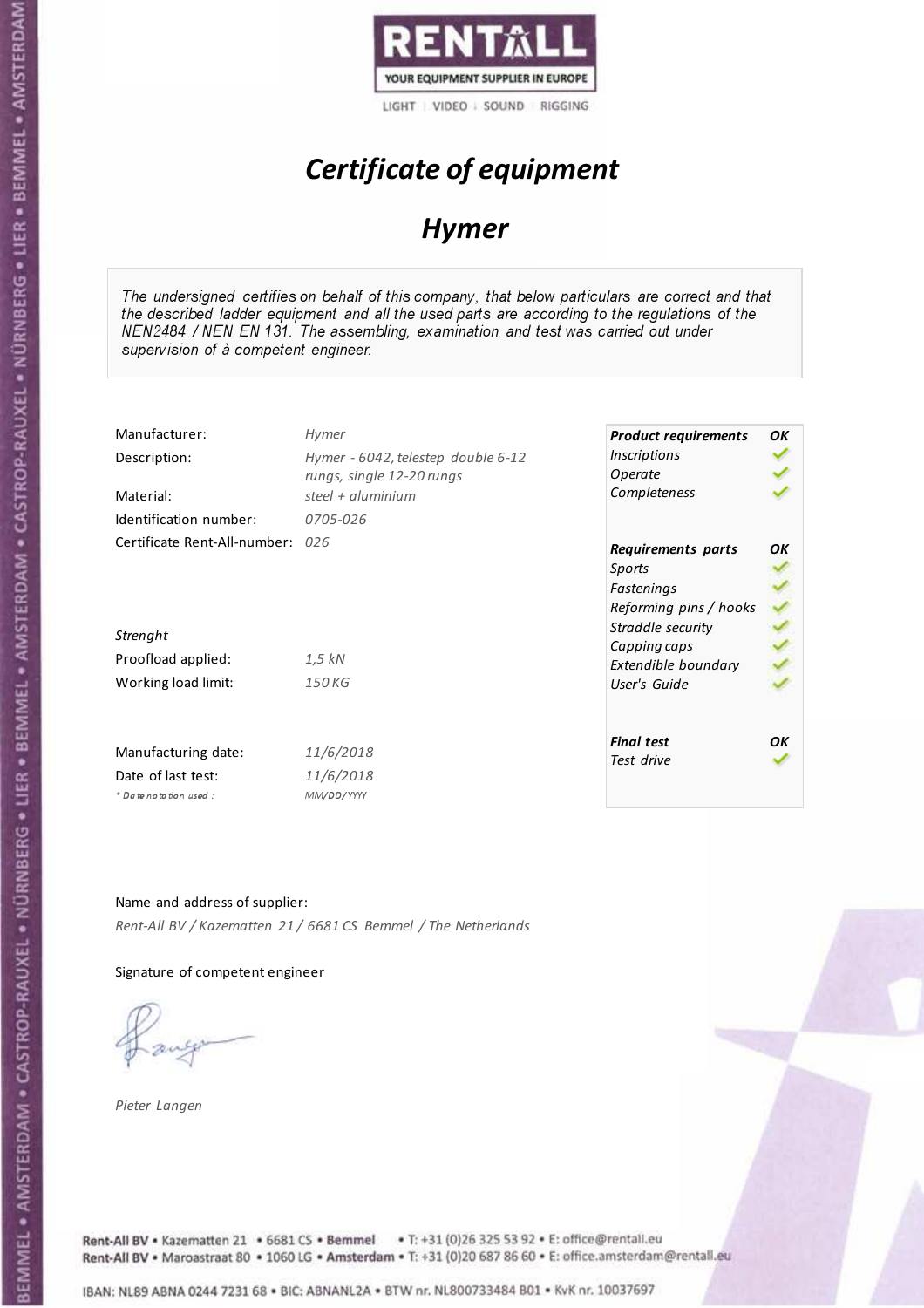

# Certificate of equipment

## Hymer

The undersigned certifies on behalf of this company, that below particulars are correct and that the described ladder equipment and all the used parts are according to the regulations of the NEN2484 / NEN EN 131. The assembling, examination and test was carried out under supervision of à competent engineer.

| Manufacturer:                    | Hymer                              | <b>Product requirements</b> | OK |
|----------------------------------|------------------------------------|-----------------------------|----|
| Description:                     | Hymer - 6042, telestep double 6-12 | <i><b>Inscriptions</b></i>  |    |
|                                  | rungs, single 12-20 rungs          | Operate                     |    |
| Material:                        | steel $+$ aluminium                | Completeness                |    |
| Identification number:           | 0705-027                           |                             |    |
| Certificate Rent-All-number: 027 |                                    | Requirements parts          | OK |
|                                  |                                    | Sports                      |    |
|                                  |                                    | Fastenings                  |    |
|                                  |                                    | Reforming pins / hooks      |    |
| Strenght                         |                                    | Straddle security           |    |
|                                  |                                    | Capping caps                |    |
| Proofload applied:               | 1,5 kN                             | Extendible boundary         |    |
| Working load limit:              | 150 KG                             | User's Guide                |    |
|                                  |                                    |                             |    |
| Manufacturing date:              | 11/6/2018                          | <b>Final test</b>           | OK |
|                                  |                                    | Test drive                  |    |
| Date of last test:               | 11/6/2018                          |                             |    |
| $*$ Date notation used:          | MM/DD/YYYY                         |                             |    |

#### Name and address of supplier:

Rent-All BV / Kazematten 21 / 6681 CS Bemmel / The Netherlands

### Signature of competent engineer

Pieter Langen

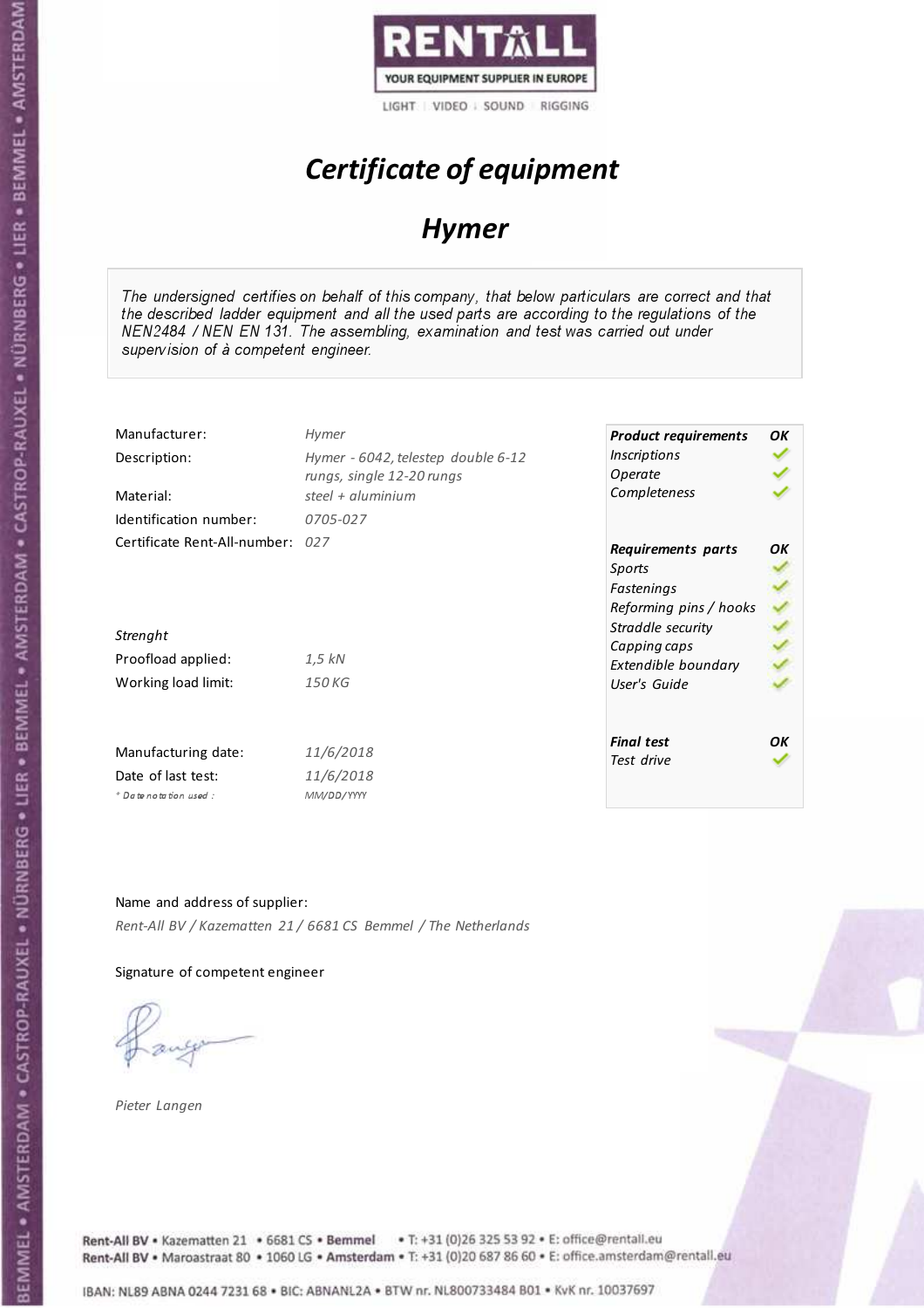

# Certificate of equipment

## Hymer

The undersigned certifies on behalf of this company, that below particulars are correct and that the described ladder equipment and all the used parts are according to the regulations of the NEN2484 / NEN EN 131. The assembling, examination and test was carried out under supervision of à competent engineer.

| Manufacturer:                    | <b>Hymer</b>                       | <b>Product requirements</b> | OK |
|----------------------------------|------------------------------------|-----------------------------|----|
| Description:                     | Hymer - 6042, telestep double 6-12 | <i><b>Inscriptions</b></i>  |    |
|                                  | rungs, single 12-20 rungs          | Operate                     |    |
| Material:                        | steel $+$ aluminium                | Completeness                |    |
| Identification number:           | 0705-028                           |                             |    |
| Certificate Rent-All-number: 028 |                                    | Requirements parts          | OK |
|                                  |                                    | Sports                      |    |
|                                  |                                    | Fastenings                  |    |
|                                  |                                    | Reforming pins / hooks      |    |
| Strenght                         |                                    | Straddle security           |    |
|                                  |                                    | Capping caps                |    |
| Proofload applied:               | 1,5 kN                             | Extendible boundary         |    |
| Working load limit:              | 150 KG                             | User's Guide                |    |
|                                  |                                    |                             |    |
|                                  |                                    | <b>Final test</b>           | OK |
| Manufacturing date:              | 11/19/2019                         | Test drive                  |    |
| Date of last test:               | 11/19/2019                         |                             |    |
| $*$ Date notation used:          | MM/DD/YYYY                         |                             |    |

### Name and address of supplier:

Rent-All BV / Kazematten 21 / 6681 CS Bemmel / The Netherlands

### Signature of competent engineer

Pieter Langen



Rent-All BV . Kazematten 21 . 6681 CS . Bemmel . T: +31 (0)26 325 53 92 . E: office@rentall.eu Rent-All BV · Maroastraat 80 · 1060 LG · Amsterdam · T: +31 (0)20 687 86 60 · E: office.amsterdam@rentall.eu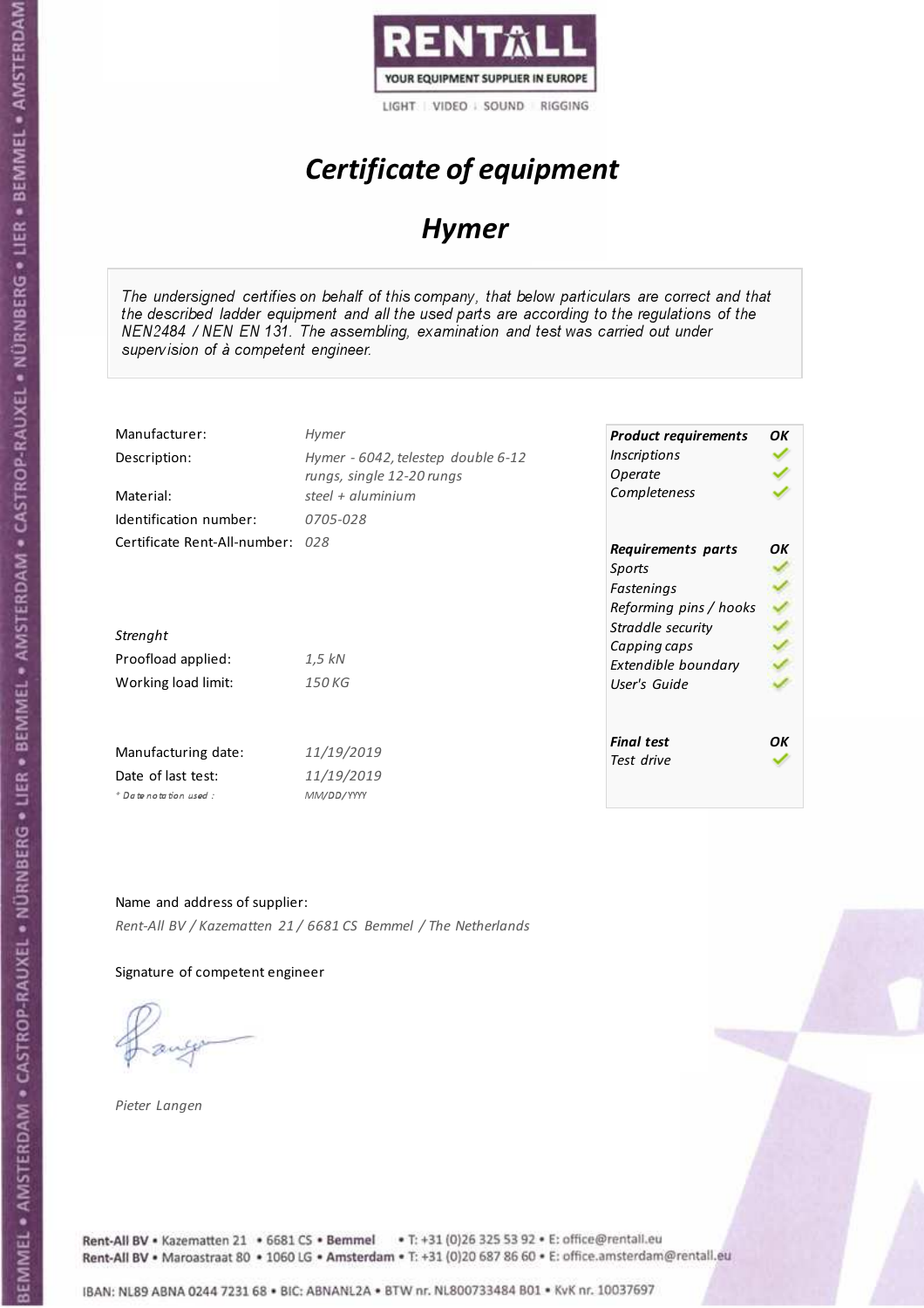

# Certificate of equipment

## Hymer

The undersigned certifies on behalf of this company, that below particulars are correct and that the described ladder equipment and all the used parts are according to the regulations of the NEN2484 / NEN EN 131. The assembling, examination and test was carried out under supervision of à competent engineer.

| Manufacturer:                    | Hymer                              | <b>Product requirements</b> | OK |
|----------------------------------|------------------------------------|-----------------------------|----|
| Description:                     | Hymer - 6042, telestep double 6-12 | <i><b>Inscriptions</b></i>  |    |
|                                  | rungs, single 12-20 rungs          | Operate                     |    |
| Material:                        | steel $+$ aluminium                | Completeness                |    |
| Identification number:           | 0705-029                           |                             |    |
| Certificate Rent-All-number: 029 |                                    | Requirements parts          | OK |
|                                  |                                    | Sports                      |    |
|                                  |                                    | Fastenings                  |    |
|                                  |                                    | Reforming pins / hooks      |    |
| Strenght                         |                                    | Straddle security           |    |
|                                  |                                    | Capping caps                |    |
| Proofload applied:               | 1,5 kN                             | Extendible boundary         |    |
| Working load limit:              | 150 KG                             | User's Guide                |    |
|                                  |                                    |                             |    |
| Manufacturing date:              | 11/19/2019                         | <b>Final test</b>           | OK |
|                                  |                                    | Test drive                  |    |
| Date of last test:               | 11/19/2019                         |                             |    |
| $*$ Date notation used:          | MM/DD/YYYY                         |                             |    |

### Name and address of supplier:

Rent-All BV / Kazematten 21 / 6681 CS Bemmel / The Netherlands

### Signature of competent engineer

Pieter Langen

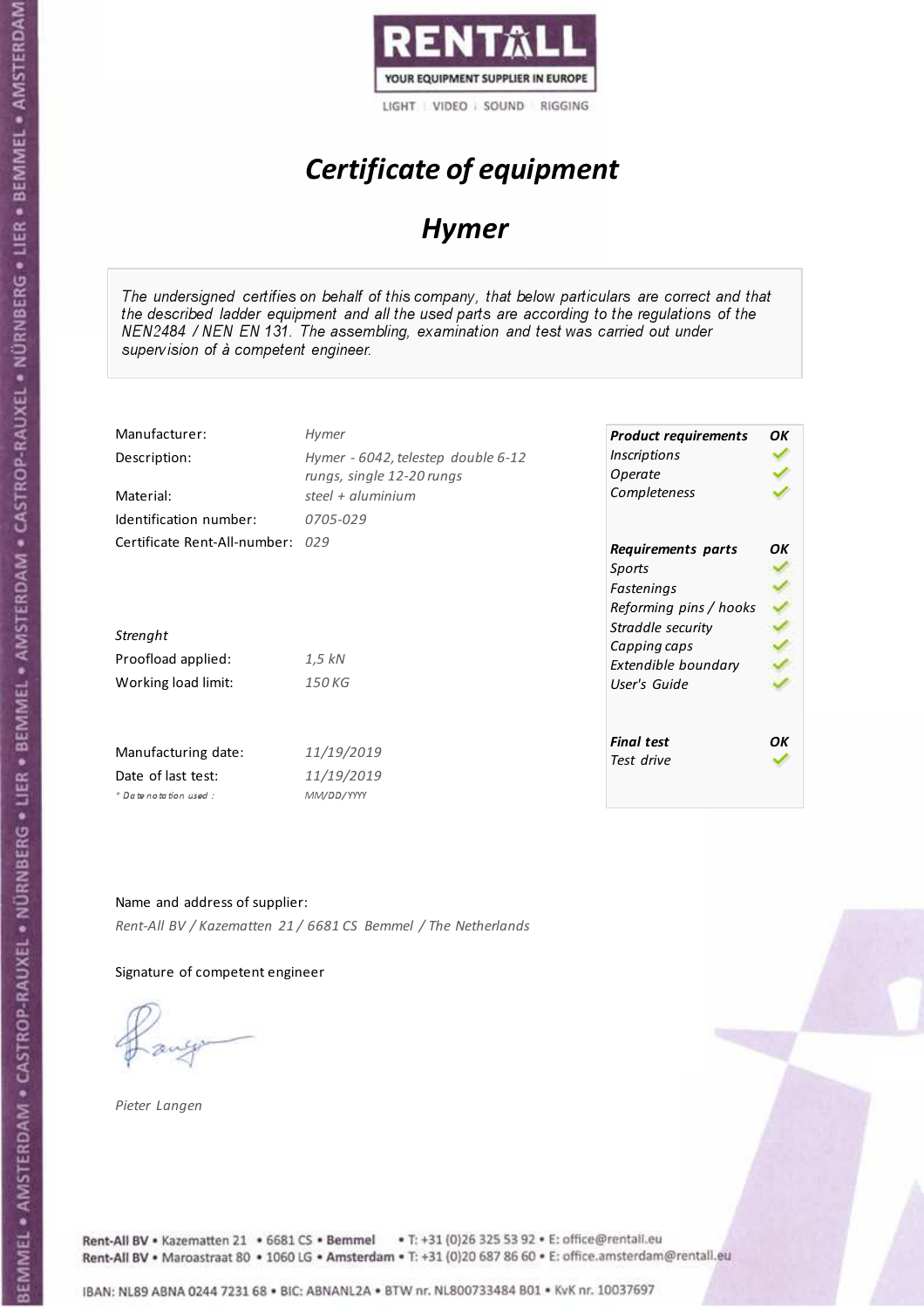

## Certificate of equipment

## Hymer

The undersigned certifies on behalf of this company, that below particulars are correct and that the described ladder equipment and all the used parts are according to the regulations of the NEN2484 / NEN EN 131. The assembling, examination and test was carried out under supervision of à competent engineer.

| Manufacturer:                    | <b>Hymer</b>                       | <b>Product requirements</b> | OK |
|----------------------------------|------------------------------------|-----------------------------|----|
| Description:                     | Hymer - 6042, telestep double 6-12 | <i><b>Inscriptions</b></i>  |    |
|                                  | rungs, single 12-20 rungs          | Operate                     |    |
| Material:                        | steel $+$ aluminium                | Completeness                |    |
| Identification number:           | 0705-030                           |                             |    |
| Certificate Rent-All-number: 030 |                                    | Requirements parts          | OK |
|                                  |                                    | Sports                      |    |
|                                  |                                    | Fastenings                  |    |
|                                  |                                    | Reforming pins / hooks      |    |
| Strenght                         |                                    | Straddle security           |    |
|                                  |                                    | Capping caps                |    |
| Proofload applied:               | 1,5 kN                             | Extendible boundary         |    |
| Working load limit:              | 150 KG                             | User's Guide                |    |
|                                  |                                    |                             |    |
|                                  |                                    | <b>Final test</b>           | OK |
| Manufacturing date:              | 11/19/2019                         | Test drive                  |    |
| Date of last test:               | 11/19/2019                         |                             |    |
| $*$ Date notation used:          | MM/DD/YYYY                         |                             |    |

### Name and address of supplier:

Rent-All BV / Kazematten 21 / 6681 CS Bemmel / The Netherlands

#### Signature of competent engineer

Pieter Langen